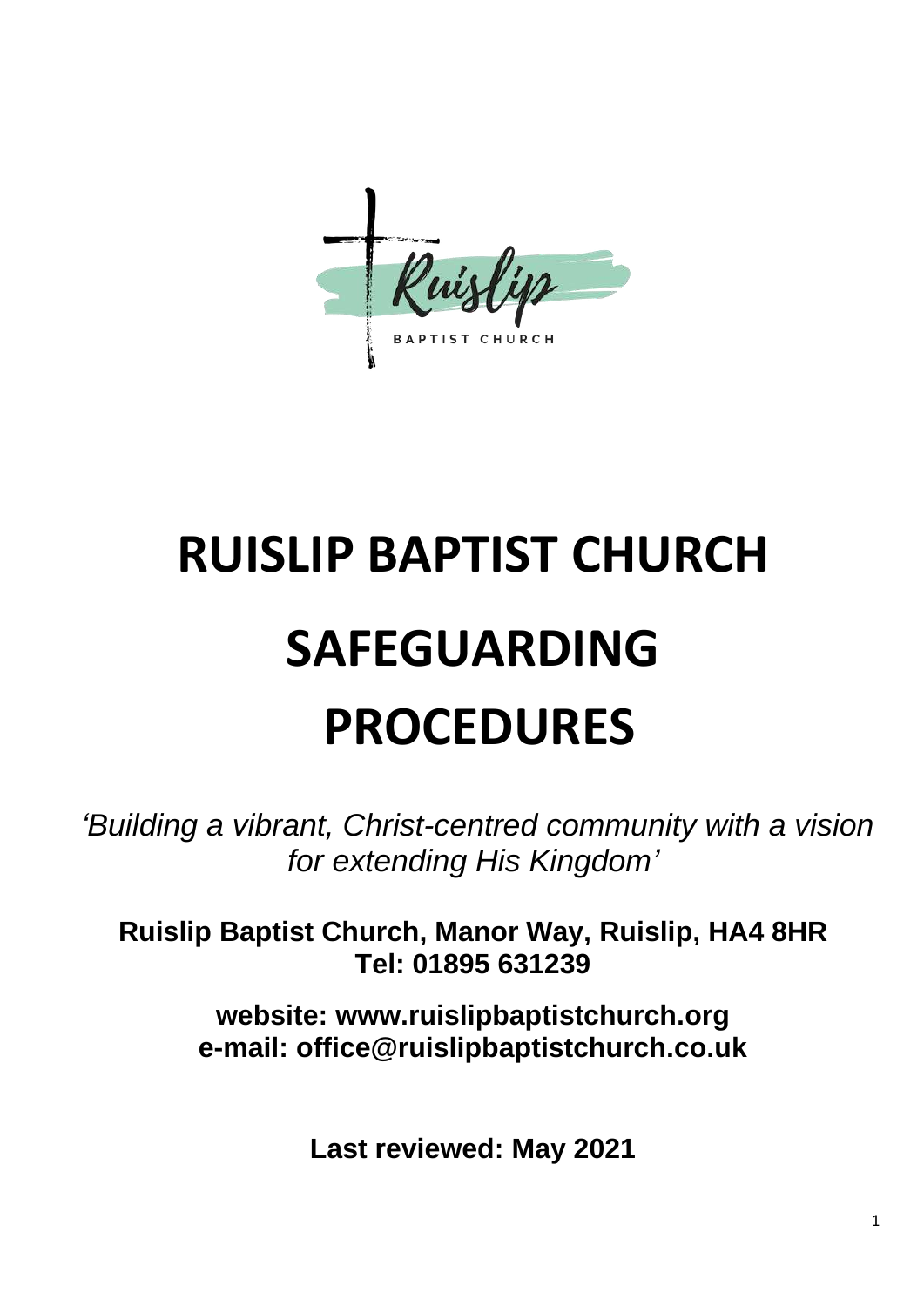# **CONTENTS**

# **Safeguarding procedures**

| Key people                                                          | Page 3  |
|---------------------------------------------------------------------|---------|
| <b>Safeguarding policy statement</b>                                | Page 4  |
| Part 1 – Responding to Concern                                      | Page 5  |
| Part 2 – Safe Recruitment, Support and Supervision of workers       | Page 8  |
| Part 3 – Safe Behaviour: A Code of Behaviour for Workers            | Page 10 |
| Part 4 – Safe Practice and Safe Premises                            | Page 14 |
| Part 5 – A Safe Community                                           | Page 18 |
| <b>Appendix</b>                                                     |         |
| 1 - Child consent form                                              | Page 20 |
| 2 - Young person consent form                                       | Page 21 |
| 3 – Accident report form                                            | Page 22 |
| 4 – Incident report form                                            | Page 24 |
| $5 - Body chart$                                                    | Page 25 |
| $6$ – Flow diagram                                                  | Page 26 |
| 7 - Application form for voluntary children and youth worker        | Page 27 |
| 7a - Youth Application form for voluntary children and youth worker | Page 29 |
| 8 - Reference request                                               | Page 31 |
| 9 - Reference                                                       | Page 32 |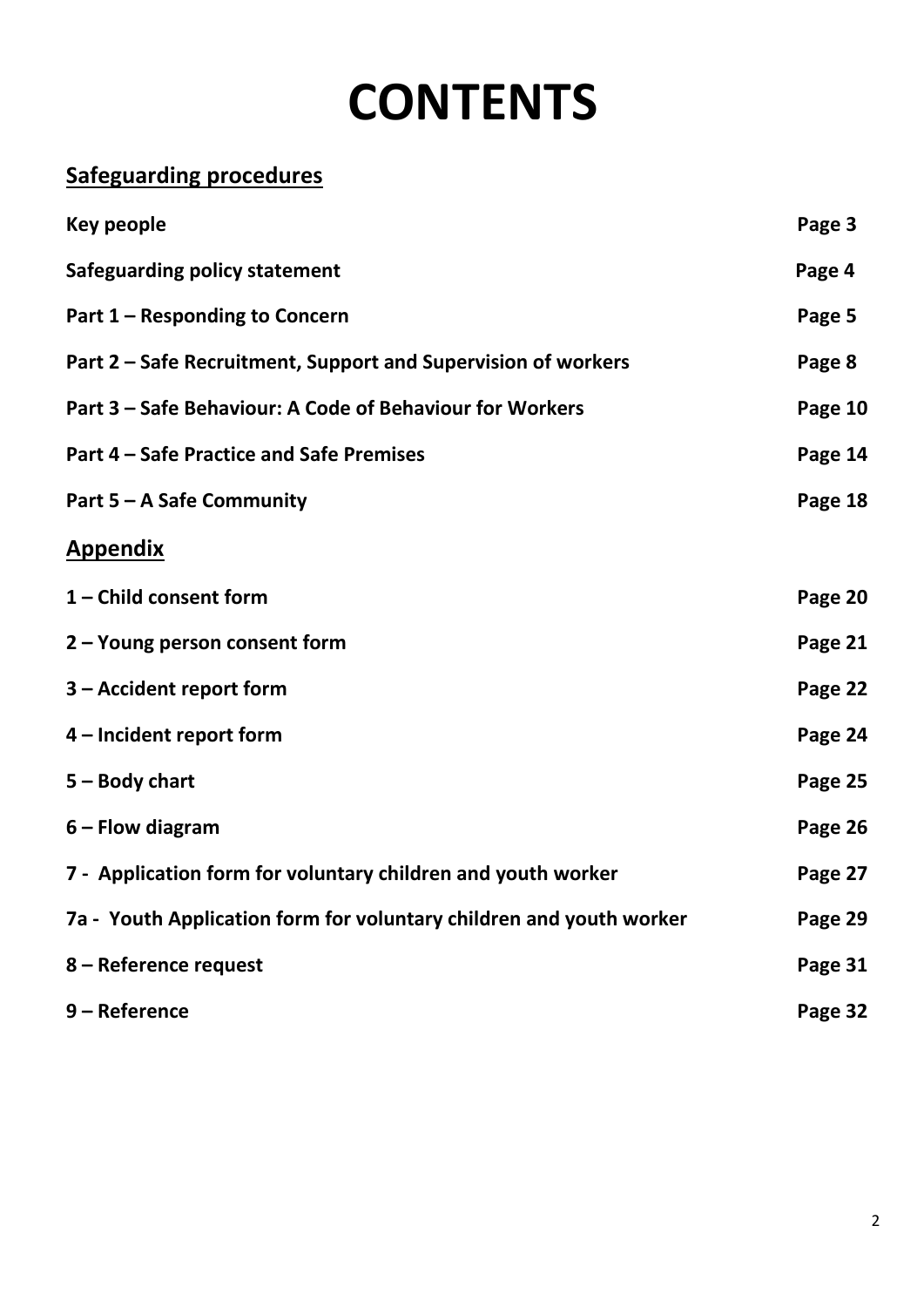Thank you for taking the time to read these procedures.

Leaders and volunteer workers are not expected to take responsibility for making decisions or to act alone. The following people can be contacted to discuss any concerns with. They will provide advice or refer to outside agencies when appropriate.

For the purposes of this document Child refers to Children and Young People.

# **KEY PEOPLE**

**Derek Page - Senior Minister Contact Number: Church Office: 01895 631239**

**Barry Dore – Assistant Minister Contact Number: Church Office: 01895 631239**

**Vacant – Youth Worker (11-18 years) Contact Number: Church Office: 01895 631239**

**Vacant – Children's Worker (0 -11 years) Contact Number: Church Office: 01895 631239**

**Jane Golden – Designated Person with Safeguarding expertise Contact Number: Church Office: 01895 631239**

**David Rose, Karen Ingram, Gaynor Desai – Children and Young People's Advocates Contact Number: Church Office: 01895 631239**

**Helen Yarrow – Special Needs Co-ordinator and DBS administrator Contact Number: 07898 253854**

**Regional Minister – LBA (London Baptist Association) Contact Number: Baptist Union: 020 7692 5592**

**Due Diligence Checking Contact Number: 0845 644 3298 or 01162 603055**

**London Borough of Hillingdon Children's Social Care and Emergency Duty Team and LADO Contact Number: 01895 250111**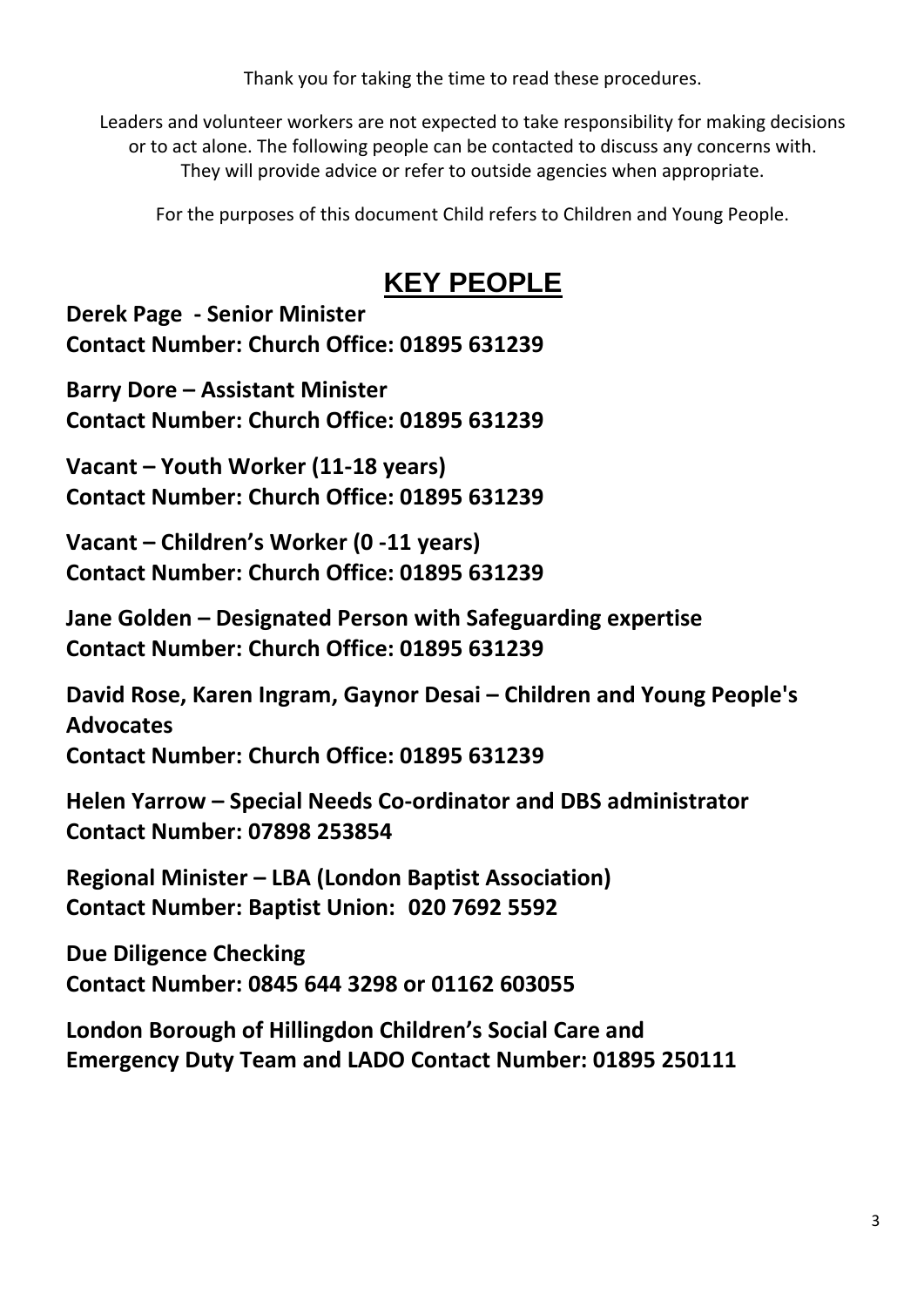# **Safeguarding Policy: children, young people and the church**

This statement was agreed at the church members meeting held on 26<sup>th</sup> May 2021 It will be read annually at the church meeting where progress in carrying it out will be monitored.

- As members of this church, we commit ourselves to the nurturing, protection and safekeeping of all, especially children and young people.
- The church is committed to following the Home Office Code of Practice *Safe from Harm* and adopts the guidelines and procedures published by the Baptist Union of Great Britain in its publication *Safe to Grow* (Sixth Edition 2011).
- Each worker with children and young people will be asked to read the church's **Good Practice Guidelines, Social Media procedures and Social Media guidance code** and must undertake to observe them. Our more detailed **Safeguarding Procedures** will be available to all, either as a paper copy from the church office or online via the website, for reference.

If you have **any concerns** for a child or in relation to any child protection matter then speak to one of the following who have been approved as child protection co-ordinators for this church, and can be contacted via the church office (01895 631239): Derek Page (Senior Minister), Barry Dore (Assistant Minister), Jane Golden (Designated Person), Helen Yarrow (Deputy Designated Person & Special Needs Co-ordinator).

Signed on behalf of the members of Ruislip Baptist Church:

Roy Bawden, Secretary

Ruislip Baptist Church is a registered charity, no. 1132797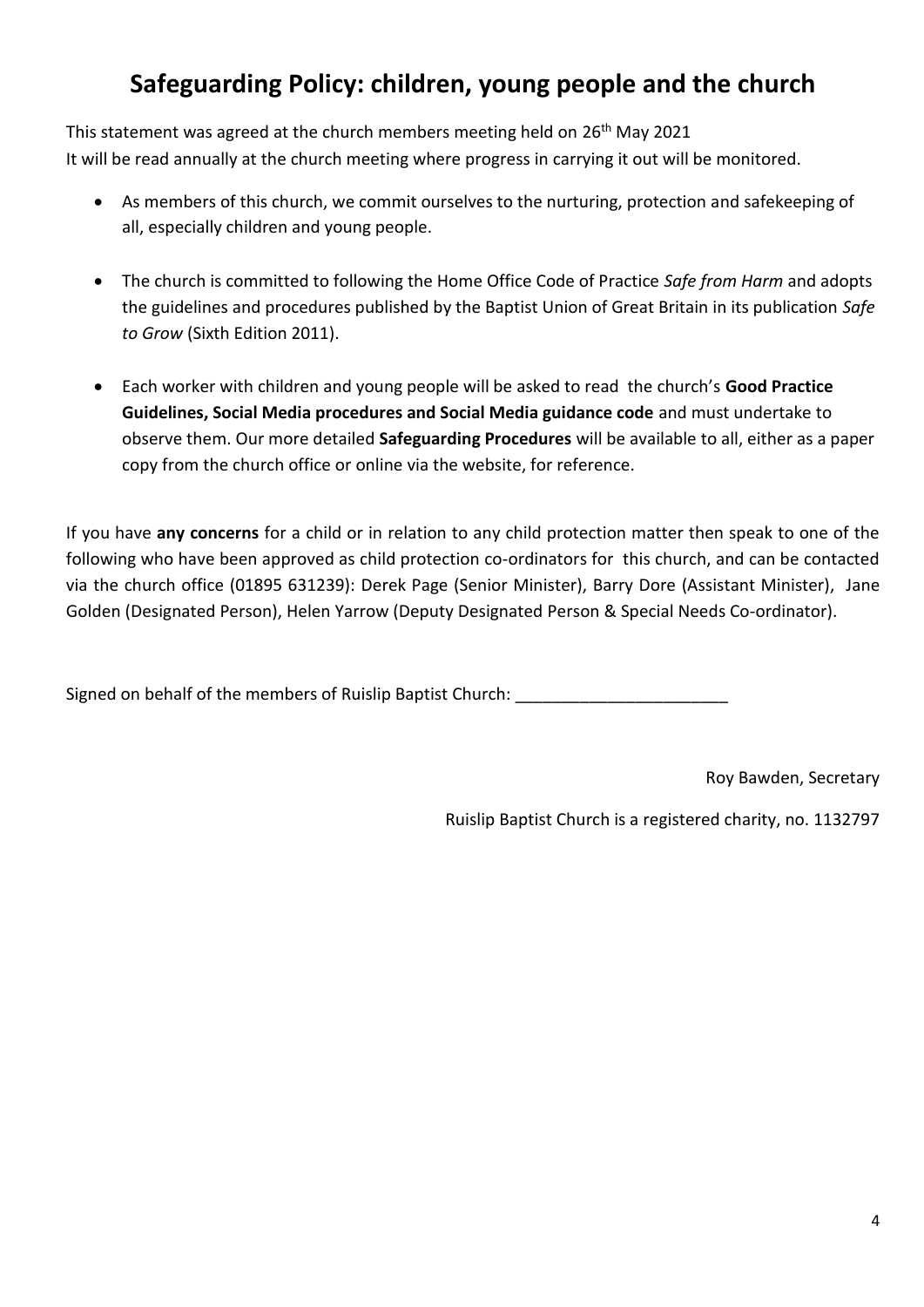# **Part 1 – Responding to Concern**

#### **A. Responding to concern**

#### 1. Understanding, Recognising and Responding to abuse

Abuse and neglect are forms of maltreatment of a child. Somebody may abuse or neglect a child by influencing harm, or by failing to act to prevent harm. Children may be abused in a family or in an institutional or community setting; by those known to them or, more rarely by a stranger. They may be abused by an adult or adults or another child or children.

2. How to respond when someone wants to talk about harm or abuse

- Listen and keep listening.
- Don't question.
- Avoid passing judgement on what you are told.
- Never promise confidentiality.
- Explain what you intend to do and don't delay in taking action.
- Contact the Designated Person for Safeguarding or in their absence take action yourself.
- Write down what is said details below.

#### 3. What to do when a child talks about harm or abuse

You need to make a careful written record of what has been observed as follows:

- Make notes as soon as possible (preferably within one hour of the child talking) including a description of any injury, and a drawing of its location and shape on the child's body.
- Write down exactly what the child has said and when s/he said it, what was said in reply and what was happening immediately beforehand (e.g. a description of the activity).
- Write down dates and times of these events and when the record was made.
- Write down any action taken and keep all hand written notes even if subsequently typed up.

These notes will be passed on to the Designated Person for Safeguarding to assist them should the matter need to be referred to Children's Social Care Team. Any referral to Children's Social Care Team will be confirmed by the referred in writing within 48 hours. All documents including copies of everything sent to Children's Social Care Team, will be signed by you, dated and kept at the Ruislip Baptist Church office.

#### 4. Responding to concerns for a child or an allegation of abuse

If there is a concern that a child may have been harmed or abused, you should contact the Designated Person for Safeguarding (or in their absence you will act as follows):

4.i Where a child has a physical injury:

- Contact Children's Social Care Team if there are concerns that a child may have been deliberately hurt, discloses that they have been physically harmed or is afraid to return home. Inform the parents of action taken.
- If a child needs urgent medical attention an ambulance will be called or they will be taken to hospital, informing the parents/carers of the action that has been taken.
- The hospital staff will be informed of any child protection concerns.

#### 4.ii Where there are allegations or concerns of sexual abuse

• Contact Children's Social Care Team. DO NOT try to investigate the matter.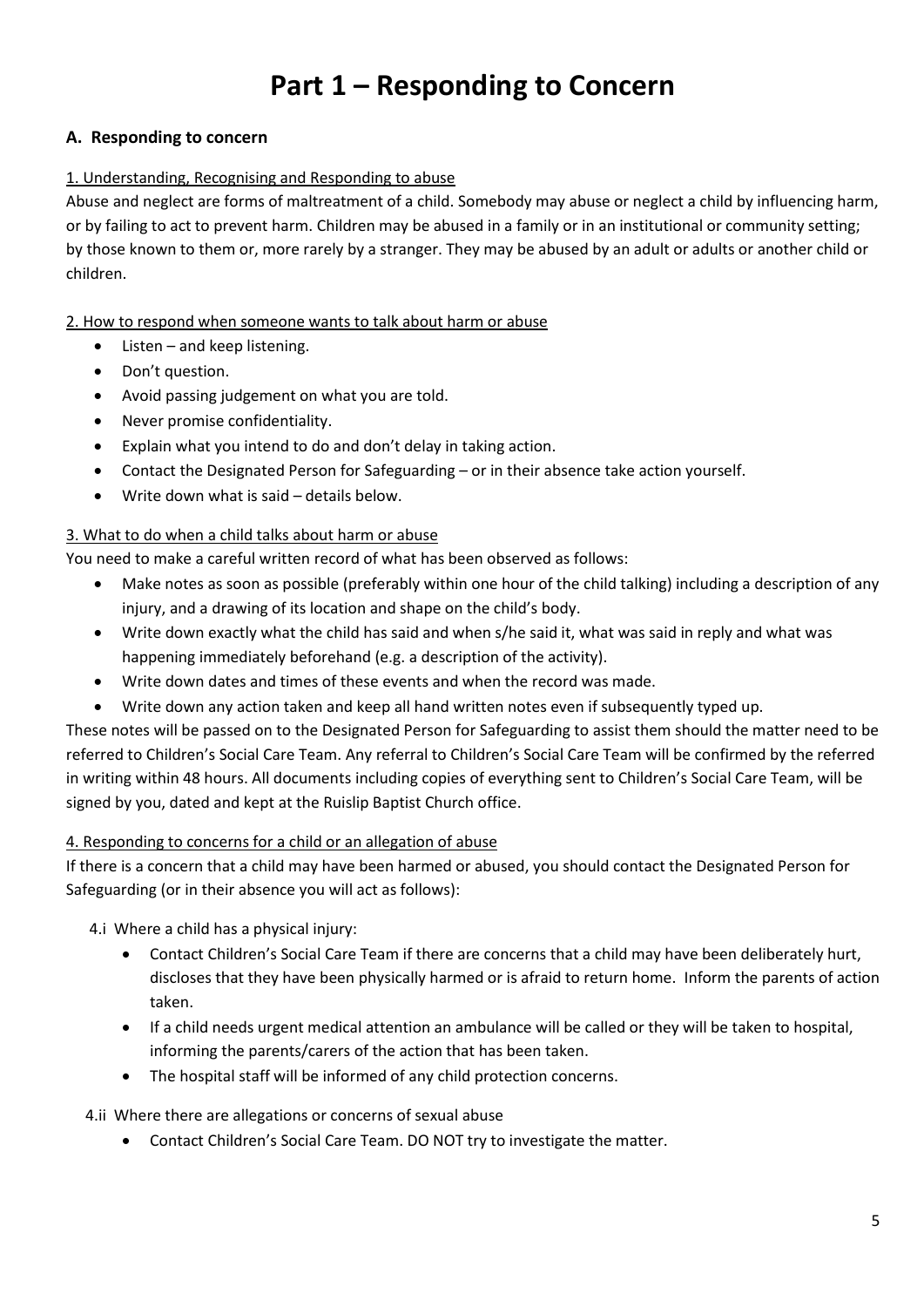- In the case of very severe sexual assault (such as rape), which may have occurred over the last few days, and where it has not been possible to get an immediate response from Children's Social Care Team, contact the police.
- Do not touch or tamper with any evidence, such as stained clothing.
- DO NOT tell other people including the parents/carers; they could be involved.
- Keep information on a need-to-know basis so that any alleged perpetrator is not 'tipped off'.

Should the Designated Person for Safeguarding not feel it necessary to refer the matter to Children's Social Care Team but you (or anyone else) have serious concerns for the child's safety, then you will contact the relevant authorities directly. The safety of the child over-rides all other considerations and it is important to remember that sexual abuse of children is a serious crime.

If the allegation is against a Church leader who has responsibility for implementing the Policy, you will refer it directly to LADO (Local Authority Designated Officer) and seek appropriate professional advice, e.g. from the Regional Minister.

#### **B. Third Party Allegations and Referrals**

Where a third party alleges abuse towards a child, your role is to gather as much information as possible from this person. The third party will be advised that the information they have provided will be shared with the Designated Person for Safeguarding and may result in a referral to the Children's Social Care Team Department with their details. This is so that the Children's Social Care Team can contact them if necessary.

#### **C. Allegations against Workers**

- if there is an allegation made against a member of the Church or a volunteer etc then the LADO ( Local Authority Designated Officer ) must be informed. The advice of Children's Social Care Team and the police should also be sought before taking any action such as suspension of employment.
- During an enquiry, the worker will be supervised as close as possible without raising suspicion during the period between the matter coming to our attention, the authorities being informed and the appropriate action being taken.
- The suspension of a worker following an allegation is by definition a neutral act but may be necessary because the priority is to protect children from possible further abuse or from being influenced in any way by the alleged perpetrator.
- It may be necessary, for the sake of the child (or to satisfy the needs of the investigation) for the alleged perpetrator to worship somewhere else and in such cases the new church leaders will be informed of the reasons.

#### **D. Pastoral care**

When an allegation/suspicion arises in the Church, a period of investigation will follow, which will be stressful for all involved.

- Support will be offered to the suspected perpetrator without compromising the children or their families.
- This is one reason for limiting information in relation to allegations of abuse on a need-to-know basis. In this way leaders not privy to the detail are free to offer support to other parties, including the suspected perpetrator.
- Where an investigation is under way, this support will be provided with the knowledge of the child protection authorities.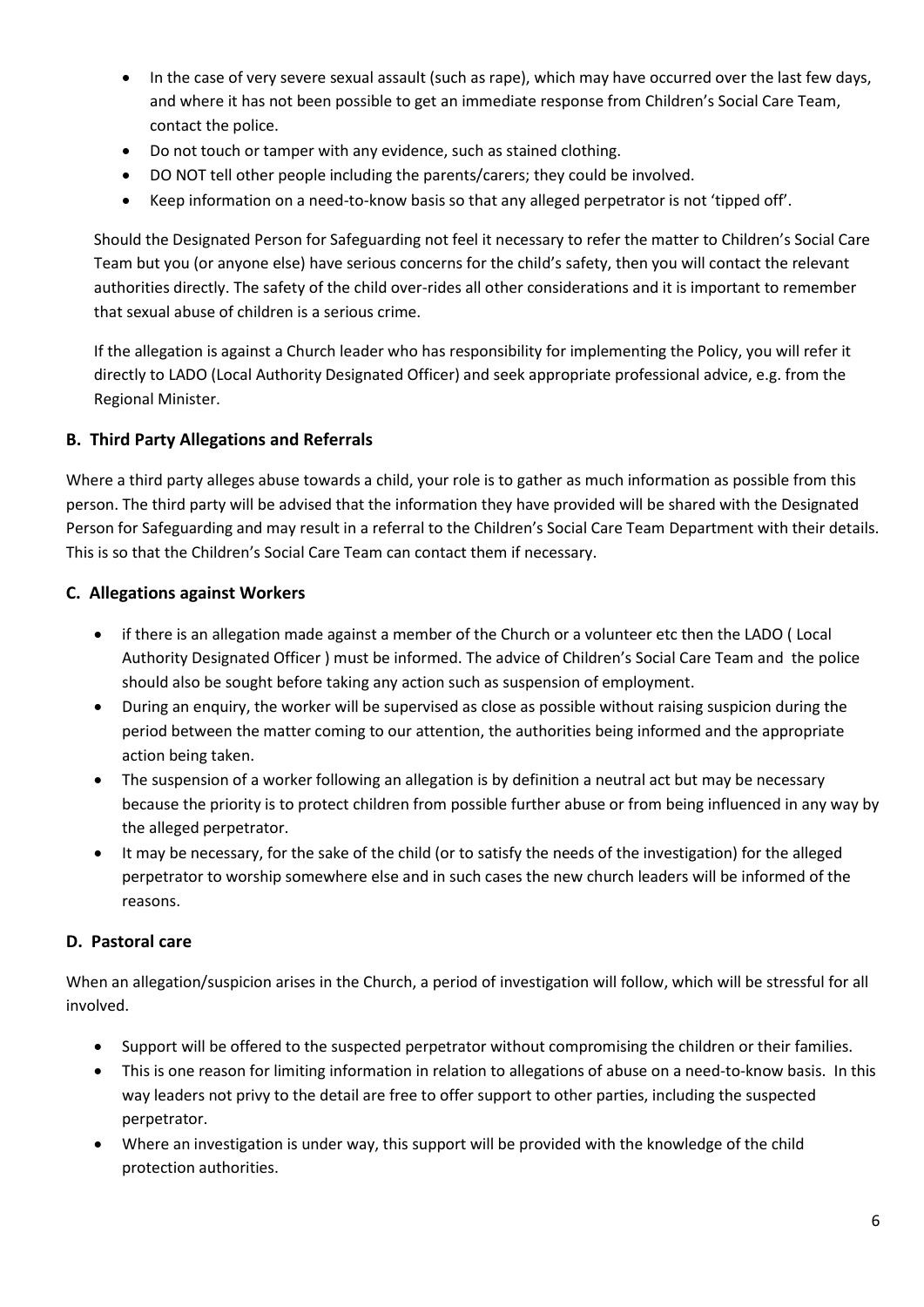- The Church will ensure that one person is responsible for dealing with the authorities, another offers support to the victim and their family, and another gives pastoral care to the alleged perpetrator. It may be necessary to appoint another person to support the perpetrator's family.
- Where the perpetrator accepts some responsibility they will be encouraged to seek specialised interventions/treatment to reduce the risk of re-offending. This may only be appropriate once the investigation and legal processes have been completed.

#### **E. False Allegations**

False allegations are possible: all allegations will be properly investigated in an endeavour to establish the truth.

#### **F. Allegations against children/young people**

Children and young people are curious about the opposite sex. However, where a child is in a position of power, has responsibility over another child (as in a babysitting arrangement) and abuses that trust through some sexual activity, then this is abusive. Where one child introduces another child to some age-inappropriate sexual activity or forces themselves onto a child then this is abusive. Such situations will be taken as seriously as if an adult were involved, because the effects on the child victim can be as great.

Instance such as these are investigated by the child protection agencies in the same way as if an adult were involved, though it is likely that the perpetrator would also be regarded as a victim in their own right. The possibility is that they have also been abused. Since sexual abuse can be addictive and other children could be victims now or in the future, it is important to take the matter seriously and we will need to deal with this as they would with any other allegation. It cannot be assumed that young people will grow out of it. Most adult sex offenders started abusing in their teens (or even younger).

#### **G. Online abuse**

Online abuse is any type of abuse that happens on the web, whether through social networks, playing online games or using mobile phones. Children and young people may experience cyberbullying, grooming, sexual abuse, sexual exploitation or emotional abuse.

Children can be at risk of online abuse from people they know, as well as from strangers. Online abuse may be part of abuse that is taking place in the real world (for example bullying or grooming). Or it may be that the abuse only happens online (for example persuading children to take part in sexual activity online).

Children can feel like there is no escape from online abuse – abusers can contact them at any time of the day or night, the abuse can come into safe places like their bedrooms, and images and videos can be stored and shared with other people.

We will address this form of abuse in the way we do to any other form of abuse. It is recommended that key workers with children and young people use the NSPCC website in order to support those affected. Click [here](https://www.nspcc.org.uk/preventing-abuse/child-abuse-and-neglect/online-abuse/) for support and advice. The Baptist Union have an article which also helps address this issue, click [here](https://www.baptist.org.uk/Articles/374152/Handling_the_cyber.aspx) to read it.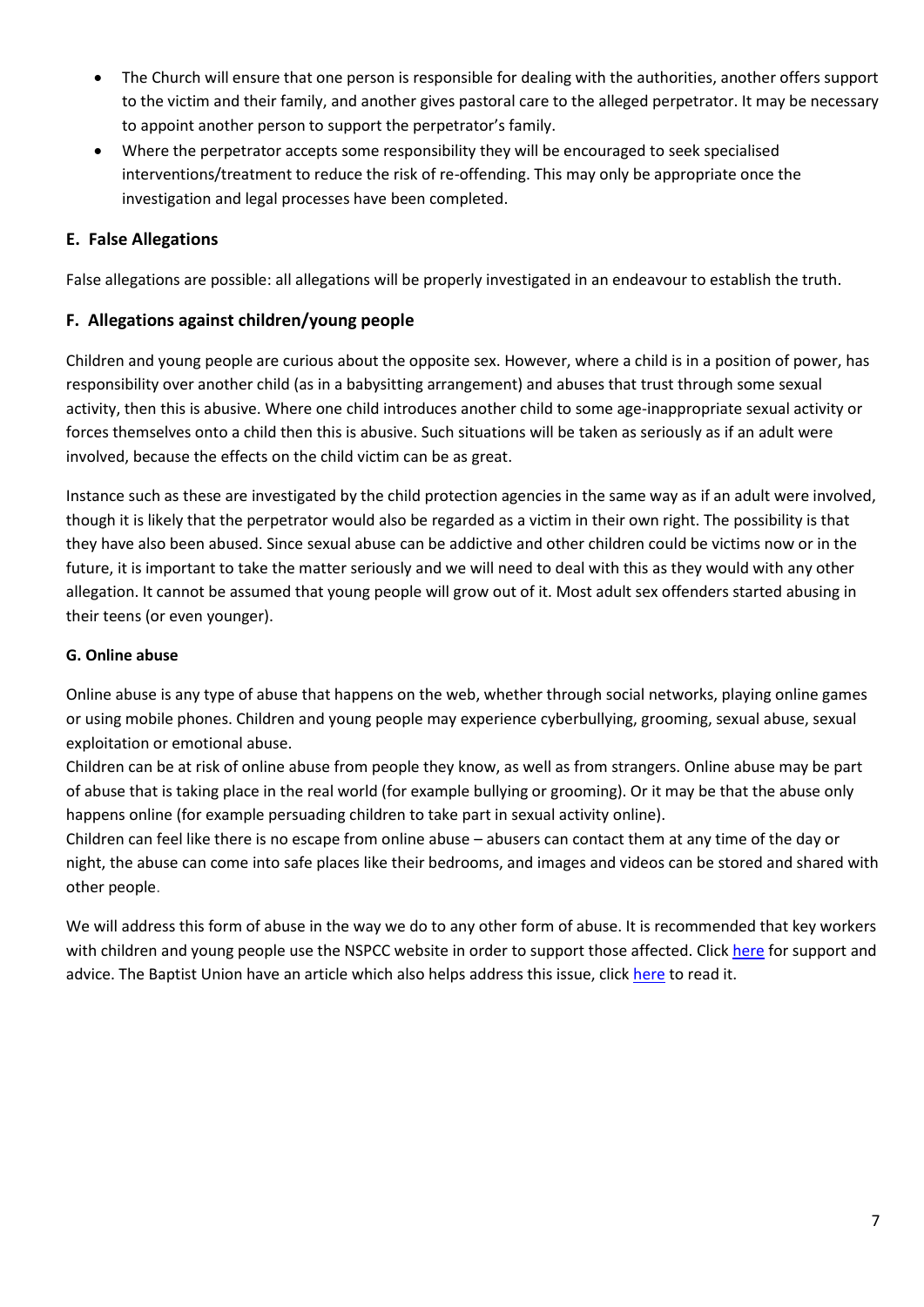# **Part 2 – Safe Recruitment, Support and Supervision**

#### **A. Application**

Under the Criminal Justice and Court Services Act 2000, it is an offence for anyone disqualified from working with children and young people to knowingly apply, accept or offer to work with children. The Act specifically includes trustees of charities working with children. This means that a person banned from working with children cannot serve as a trustee/deacon of a church. It is also a criminal offence to knowingly offer work with children to an individual who is so disqualified or to knowingly allow such an individual to continue to work with children. It will be made clear in job advertisement, at interview and on application forms that all those having contact with children or young people will be asked to agree to an enhanced Disclosure and Barring Service (DBS) check being carried out before the position is confirmed.

#### **B. Appointment of paid workers**

For the appointment of paid workers the Church Leadership will follow procedures as recommended by the Baptist Union of Great Britain and Safe to Grow. The process should ensure that:

- o A full job description and person specification is drawn up.
- o The position is advertised appropriately and applicants will be shortlisted.
- o The interview will be formal and will often be 'a competitive interview'.
- o The candidate's understanding and commitment to safeguarding procedures is explored.
- o Formal references are taken up see Appendix 8 & 9.
- o Where applicable an applicant's UK residency status and/or right to work in the UK will be checked.

#### **C. a. Appointment of volunteer workers**

The Children's worker or Youth Worker, or delegated person, is ultimately responsible for finding new volunteers for a post. In accordance with our constitution any leader of a group must be a church member. Potential volunteer workers must be known to the church leadership, and the leader of the group should always check with the church leadership before approaching the volunteer.

The process for appointment should ensure that the Church's safeguarding policy as well as the practical expectations of the role are fully discussed.

If someone is interested in working in one of the children's or youth groups, or if the leader of one of our groups wishes to approach a new volunteer, they should speak to the Children's Worker or Youth Worker or the leader of the group who should then speak to the Senior or Assistant Minister before inviting them to join their team.

On expressing an interest in volunteering, the Children or Youth worker or delegated person should initiate an Enhanced DBS immediately or see details of their DBS with the Update Service. The potential volunteer may visit for two sessions, prior to any documentation being required, but should not be left alone with or in charge of children, and should always be accompanied by a registered leader of that group. If, after a maximum of two visits, it is agreed by all parties that they are suitable to join the group, they will be asked to complete an application form (which requires two references, one of which should be from someone not connected with Ruislip Baptist Church). They should also be given a role description and asked to complete a volunteer agreement. The completed forms, including the references, must be returned within six weeks of the first visit by the volunteer. The references should be returned to the Safeguarding Administrator and checked by the Designated person for Safeguarding. A hard copy of the references, after having been accepted, should be given to the Children's or Youth worker or delegated person, who should then store them in a lockable filing cabinet. If the necessary documents, including a satisfactory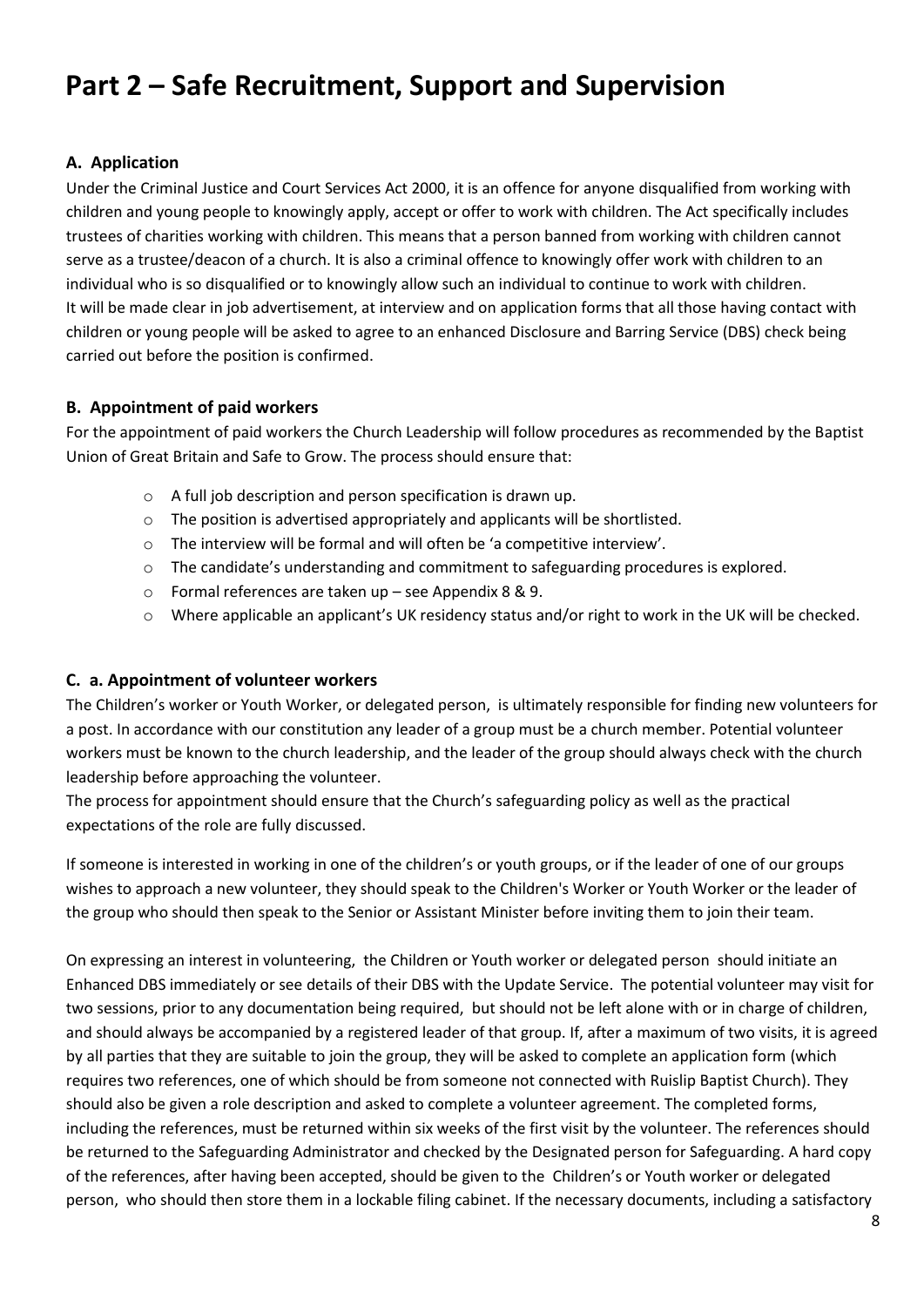DBS are not returned within six weeks the volunteer is unable to continue working with our children and young people.

The final decision with regard to their appointment will be made by the Youth or Children's worker or delegated person and ratified by either the Senior or Assistant Minister. In accordance with our church constitution, and as stated earlier, any leader of a group must be a church member.

The decision as to how to go about letting the church know of the need for new volunteers will be decided by the Ministerial team. There will be regular opportunities to review procedures to ensure a common approach, sharing of concerns and identifying other matters that may need clarifications and guidance.

#### **C. b. Appointment of Young Leaders Under 18 Years of Age**

In law, young leaders under the age of 18 are children and cannot be treated as adult members of a team. However neither should they be managed in the same way as the children and young people with whom they are working. Training and mentoring should be encouraged, to ensure that the young leader is helped to develop and hone skills, attitudes and experience. We have a duty to make their time as young leaders both enjoyable and rewarding – they must never be 'just another pair of hands'

Careful judgements will need to be made regarding the appointment of young leaders who are under the age of 18. Some may need to be appointed under the full procedures of our Safeguarding Policy, including applying for an Enhanced DBS Disclosure. For others this will not be appropriate. The general rule of thumb is that, where a young leader has leadership responsibilities in a group to which they already belong and so is exercising leadership among their peers, it will not be necessary to appoint under the full procedures. When a young leader is appointed to another group, the full safeguarding appointment procedures should be followed. For further guidance on this speak with the Designated Person with Safeguarding expertise or refer to the Baptist Union guidelines. *click here* 

#### **D. Young people**

Young people under 18 may be used as helpers but such helpers will be responsible to a named worker. As they will never be in unsupervised care they don't need a DBS. However those under 18 years old will be required to provide a reference from an unrelated adult who has known them for 2 years. When a young helper reaches the age of 17 the full application process will be applied.

#### **E. Training**

It is important that all workers understand the agreed procedures for the protection of children and young people, and on appointment will be asked to read our procedures and good practice guidelines. Training for workers in relevant areas will be arrange e.g. first aid, food hygiene and safeguarding.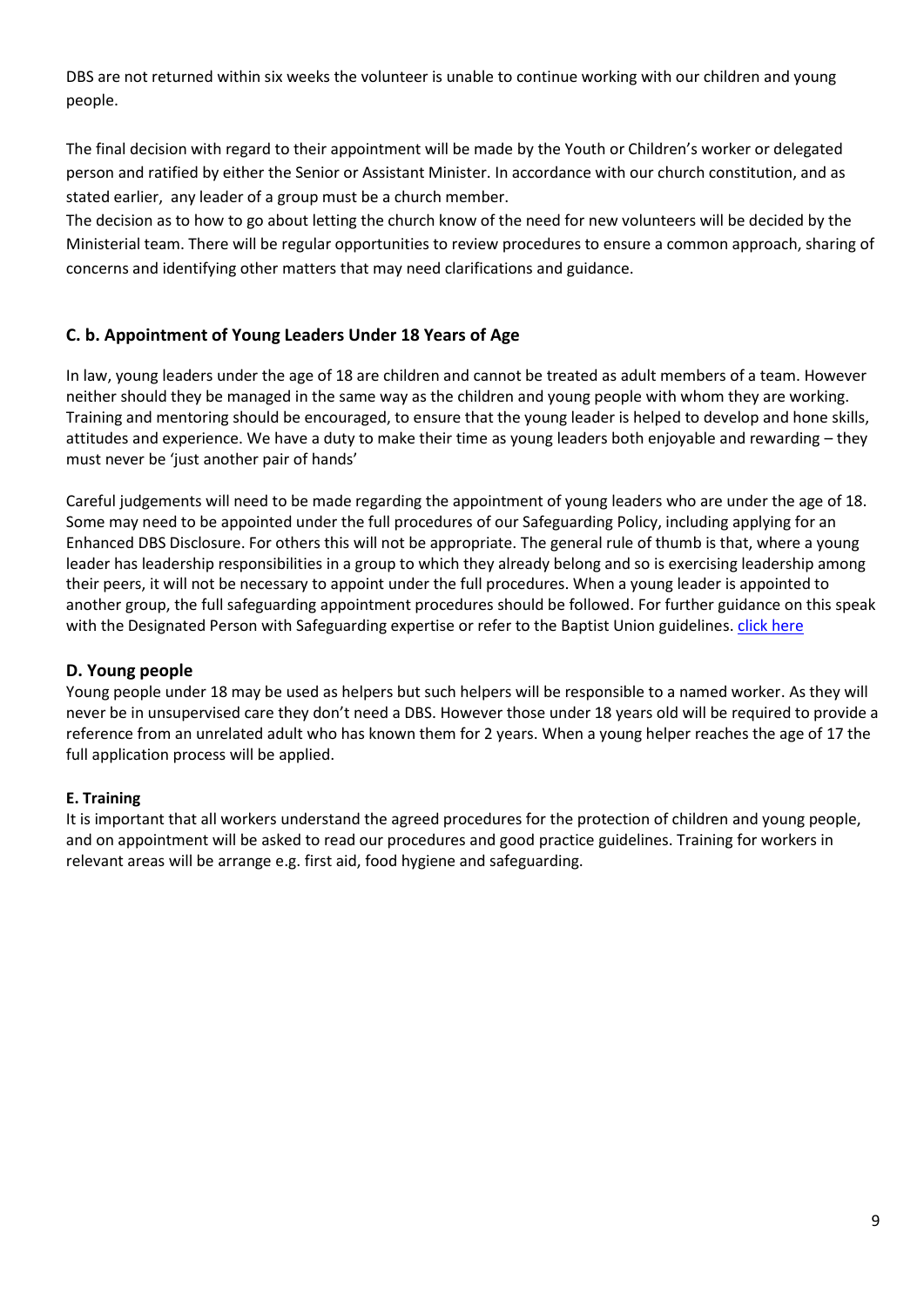# **Part 3 – Safe Behaviour: a Code of Behaviour for Workers**

#### **A. Overview/code of behaviour**

The aim of these general guidelines is to ensure quality childcare, protect children from possible abuse and workers from false accusation.

- Workers should treat all children/people with dignity and respect in attitude, language and actions.
- Use age appropriate language and tone of voice.
- Do not engage in any of the following:
	- o Invading the privacy of children or young people when they are using the toilet or shower.
	- o Rough games including contact between a leader and a child or young person.
	- o Sexually provocative games.
	- o Making sexually suggestive comments.
	- o Scapegoating, ridiculing or rejecting a child or young person.
- When it is necessary to control and discipline children and young people, this should be done without using physical punishment. A situation may arise where a child or young person needs to be restrained in order to protect them or a third person.
- No one should normally be left working alone with children and young people, but as part of a team showing mutual responsibility for each team member.
	- $\circ$  If there are insufficient leaders for groups, then internal doors should be left open.
	- o At least two people are present before external doors are opened for an event.
- If workers do find themselves on their own and a safeguarding concern is disclosed or noticed they should;
	- o Assess the risk of sending child/young person home.
	- o Phone another team member and let them know the situation.
	- o Get a second trained leader in as soon as possible.
	- o Write down a record of what happened.
- If a child or young person wants to talk on a one-to-one basis you should make sure that:
	- $\circ$  You try to hold the conversation in a corner of a room where other people are.
	- o Or in a room on your own, leave the door open.
	- o Or you make sure another team member knows.
- Consideration should be given to how many workers should be involved with the group and whether they should be male or female workers or both.
- The only adults allowed to participate in children's and young people's activities are those appointed by the Church. The leader of the activity should be aware of any other adults who are in the building.
- The parents/carers may or may not attend church and it is important therefore they have been given information about the group including contact telephone numbers.

Below are suggested ratios of adults to children, recommended for all activities with children and young people:

| Age group | <b>Ratio of Adults: Children Indoor</b> | <b>Ratio of Adults: Children Outdoor</b> |
|-----------|-----------------------------------------|------------------------------------------|
| $0 - 2$   | 1:3                                     | 1:3                                      |
|           | 1:4                                     | 1:4                                      |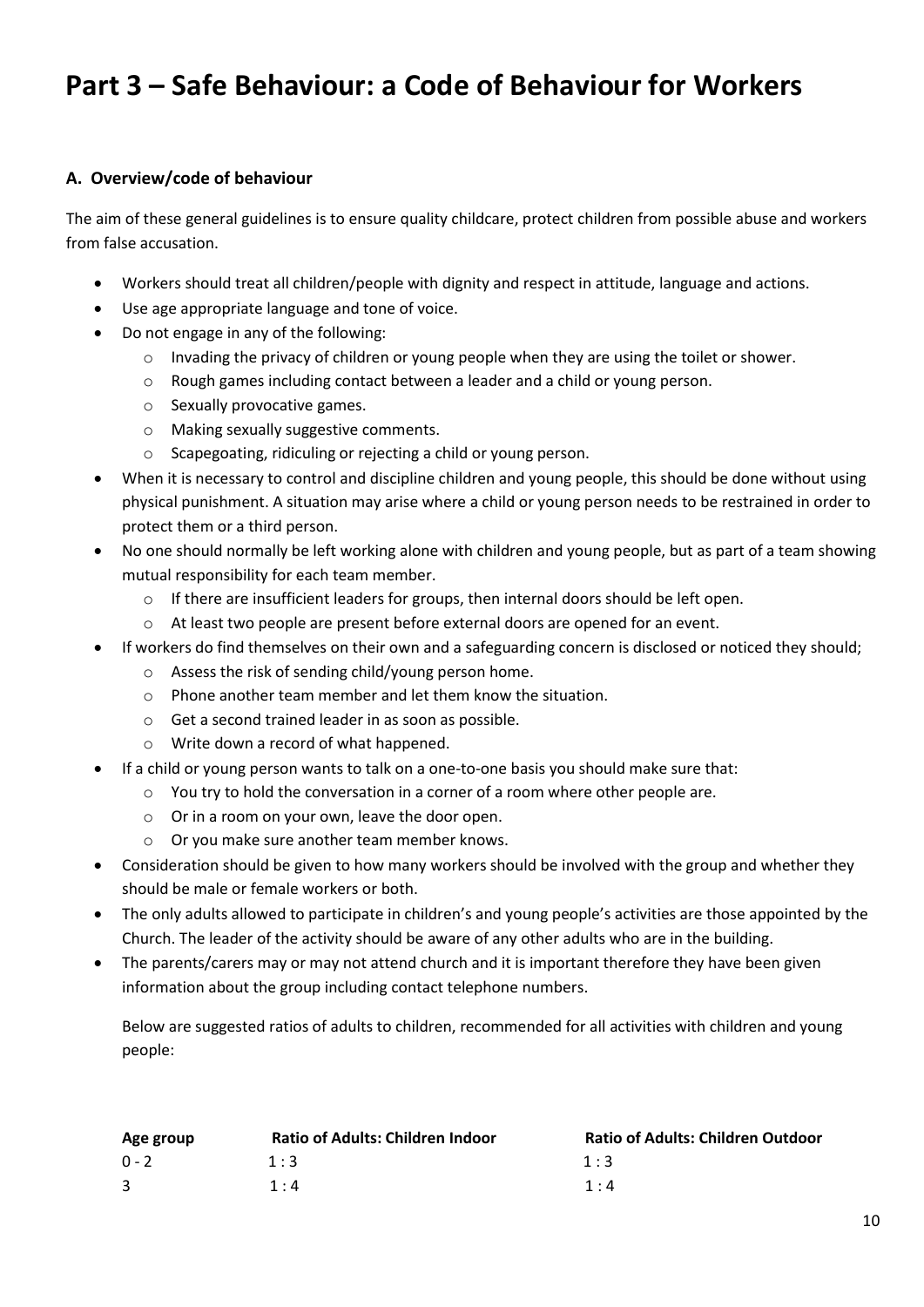| $4 - 7$     | 1:8                              | 1:6                              |
|-------------|----------------------------------|----------------------------------|
| $8 - 12$    | 2 adults for up to 20 children   | 2 adults for up to 15 children   |
|             | (preferably one of each gender)  | (preferably one of each gender)  |
|             | with an extra adult for every 10 | with an extra adult for every 8  |
|             | additional children              | additional children              |
| 13 and over | 2 adults for up to 20 children   | 2 adults for up to 20 children   |
|             | (preferably one of each gender)  | (preferably one of each gender)  |
|             | with an extra adult for every 10 | with an extra adult for every 10 |
|             | additional children              | additional children              |

- The level of personal care (e.g. toileting) must be appropriate and related to the age of the child whilst accepting that some children have special needs.
- No person under 18 years of age should be left in sole charge of any children of any age. Nor should children or young people attending a group be left alone at any time.

#### **B. Take Care of Touching**

- Keep everything public. A hug in the context of a group is very different from a hug behind closed doors.
- Touch should be related to the child's needs, not the worker's.
- Touch should be age-appropriate and generally initiated by the child rather than the worker.
- Avoid any physical activity that is, or may be thought to be, sexually stimulating to the adult or the child.
- Children are entitled to privacy to ensure personal dignity.
- Children have the right to decide how much physical contact they have with others, except in exceptional circumstances when they need medical attention.
- When giving first aid (or applying sun cream etc), encourage the child to do what they can manage themselves, but consider the child's best interests and give appropriate help where necessary.
- Team members should monitor one another in the area of physical contact. They are free to help each other by constructively challenging anything which could be misunderstood or misconstrued.

#### **C. Mentoring**

If a worker is working as part of the recognised mentoring programme for the church with a young person:

- The parents of all young people involved in mentoring will sign a letter to say they are aware that the mentoring is happening and who it is with.
- A mentoring meeting should have an agreed start and end time and someone should be aware that you are meeting.
- Keep a basic record of dates of significant meetings, text messages and emails.
- Appropriate boundaries in regards to times and demand should be in place, i.e. not phoning during the night etc.
- A written record should be kept of issues/decisions discussed at meetings.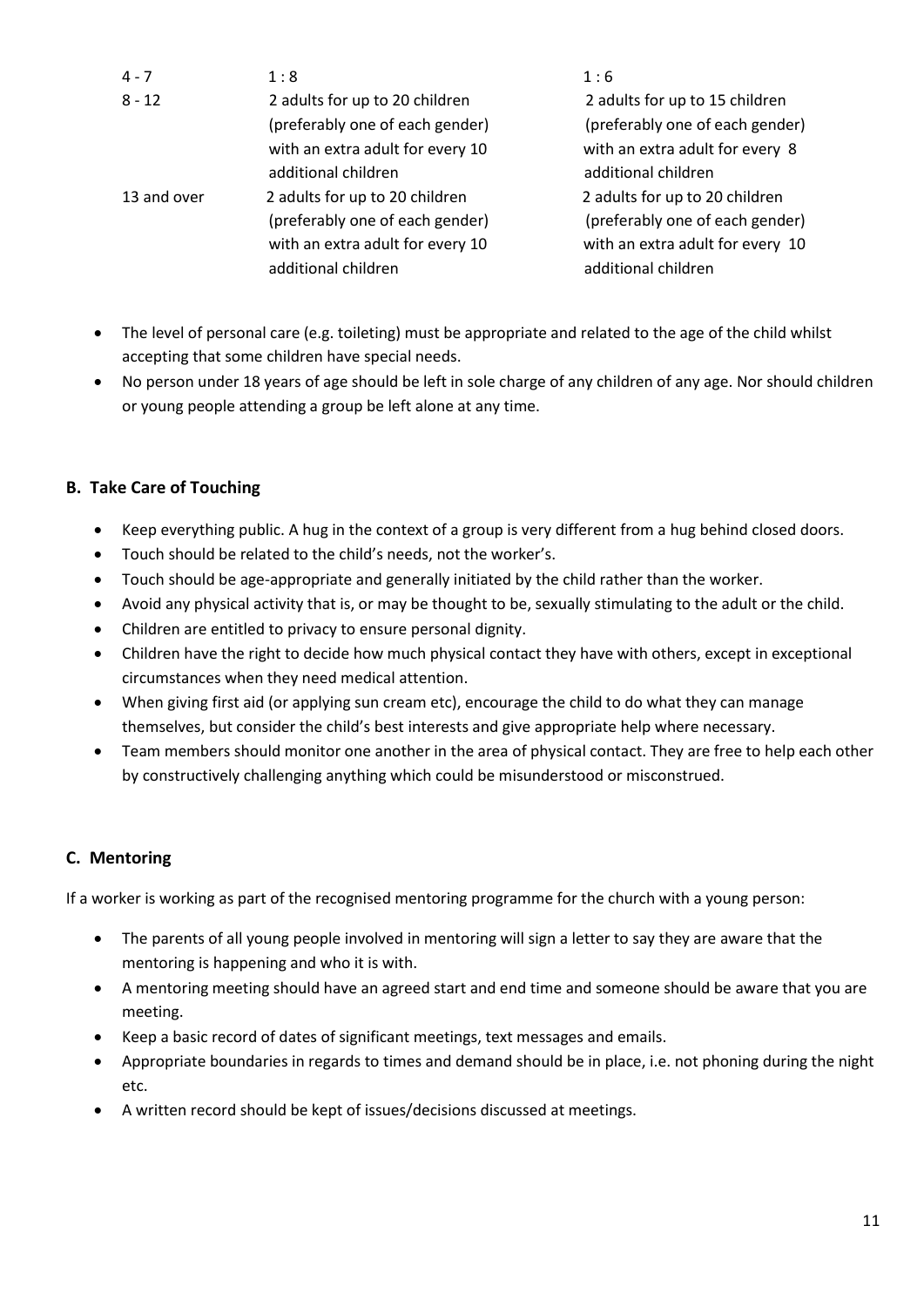#### **D. Visiting Children or Young People at Home**

It is unlikely that workers will need to make a pastoral visit of children and their families at Ruislip Baptist Church. If a situation occurs where it is needed then it can only be done with agreement of a member of the Ministry Team.

#### **E. Children with Special Needs**

Children and young people who have a disability can be at greater risk of abuse. They will often require more help with personal care, such as washing, dressing, toileting, feeding, mobility etc, may have limited understanding and behave in a non-age appropriate way.

It is good practice to speak with the parents of children/young people with special needs and find out from them how best to assist the child or young person.

#### **F. Children with no adult supervision**

When children turn up and want to join in with church activities without the knowledge of their parents, we will:

- Welcome the child and try to establish their name, age, address and telephone number, and record their visit in a register.
- Ask the child if a parent/carer is aware of where they are, phone and make contact.
- On leaving, give the child a consent form and explain it needs to be filled in and bought back next time.
- Without interrogating the child, you will need to find out as soon as possible whether they have any special needs (e.g. medication) so that you can respond appropriately in an emergency.

#### **G. Peer Group Activities for Young People**

All youth activities will be overseen by named adults who have been selected in accordance with agreed recruitment procedures. It is accepted that groups aged 16+ may benefit from being led and run by peers. In this situation adult leaders will contribute to programme planning and reviews and will always be readily available on the premises when peer-led activities take place.

#### **H. Social Media and Electronic communication**

Please refer to the Social Media Guidance Code, Social Media procedures WhatsApp Youth and Parent agreement which will be regularly reviewed in order to keep up to date with the speed of change in technology.

#### **I. Taking Video and Photographs of Children**

Since the introduction of the Data Protection Act in 1998, churches must be very careful if they use still or moving images of clearly identifiable people. There are several issues to be aware of:

• Permission must be obtained, via the consent form, of all children who will appear in a photograph or video before the photograph is taken or footage recorded.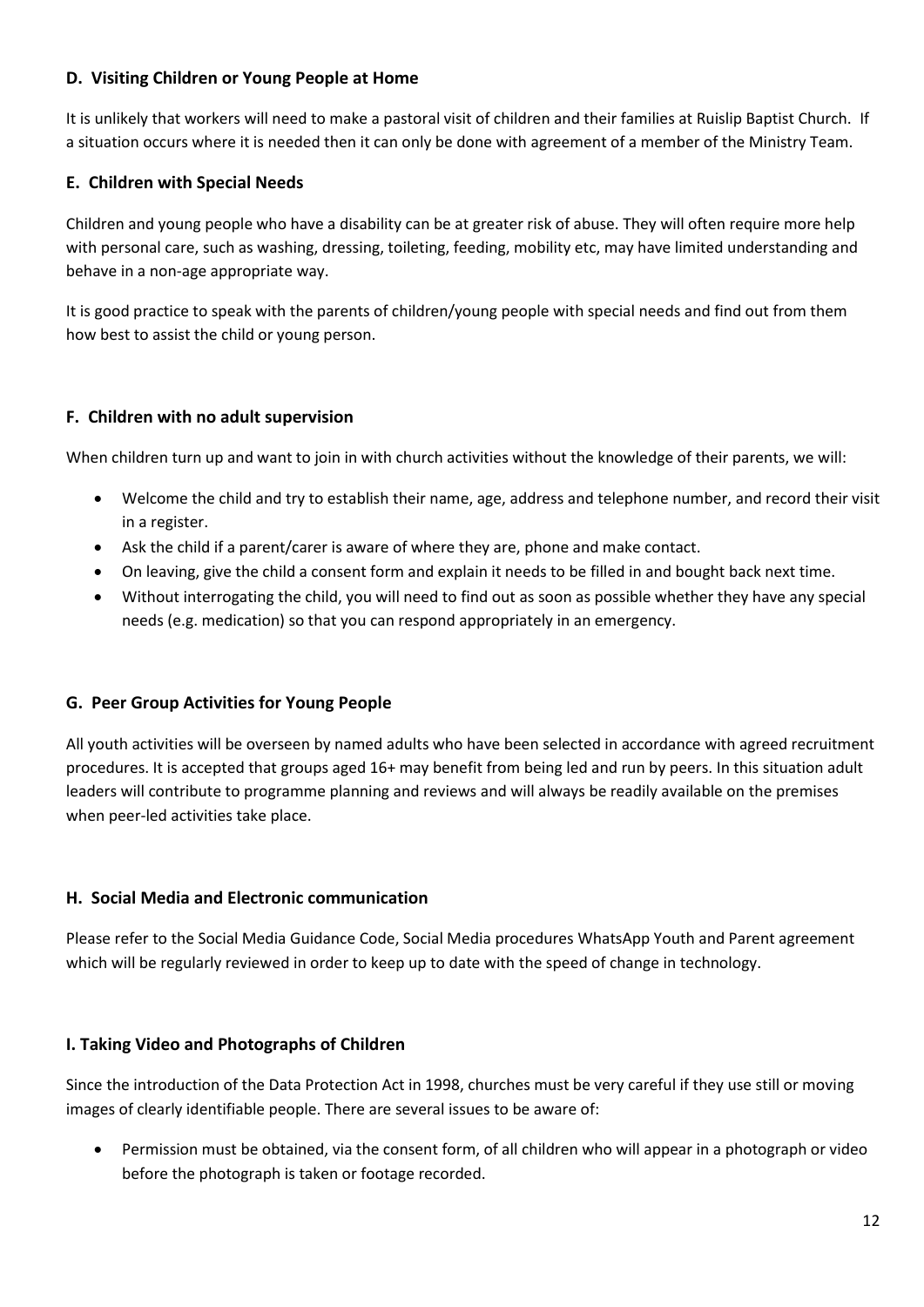- It must be made clear why that person's image is being used, what you will be using it for, and who might want to look at the pictures.
- If images are being taken at an event attended by large crowds, such as a sports event, this is regarded as a public area and permission from a crowd is not necessary.
- Many uses of photographs are not covered by the Data Protection Act 1998, including all photographs and video recordings for personal use, such as a parent/carer taking photographs at school sports days for the family photo album, or videoing a church nativity play.
- Children and young people under the age of 18 should not be identified by surname or other personal details, including e-mail or postal addresses, telephone of fax numbers.
- When using photographs of children and young people, it is preferable to use group pictures.
- Be sensitive that not all children and young people may want to have their picture taken and be respectful of this.

As part of Ruislip Baptist Church's commitment to safeguarding children and young people it has been agreed that a parent/childminder/family member attending an activity at Ruislip Baptist Church may only take photographs of the child in their care. No group photographs or photographs that might include other children should be taken.

No image taken at events run by Ruislip Baptist Church, including those taken in a public place, should be uploaded onto any social media website without prior agreement from the Church leadership.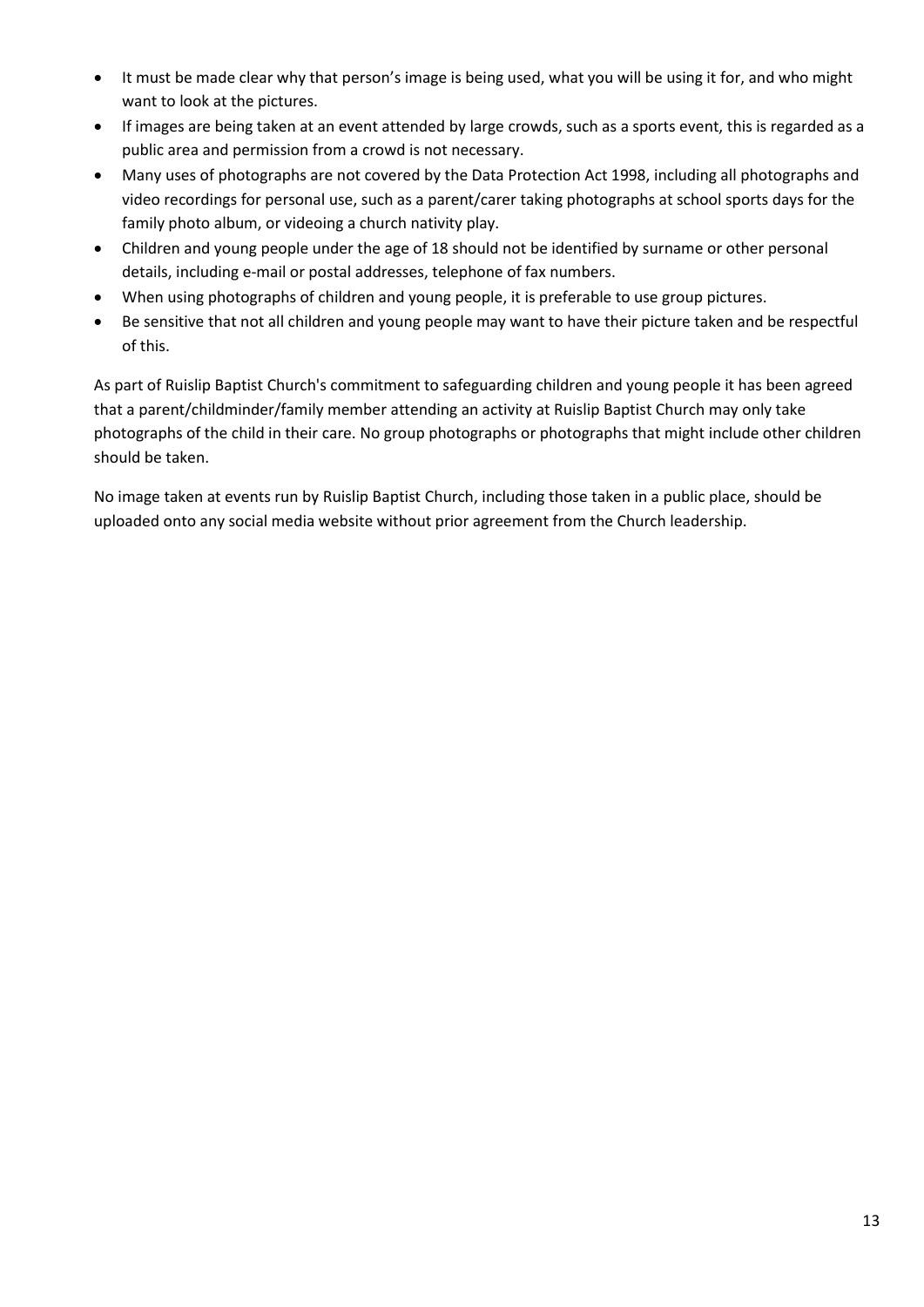# **Part 4 – Safe Practice and Safe Premises**

#### **A. Safe practice and safe premises**

#### 1. Consent forms

It is essential that we have important information about all children and young people involved in any activities at Ruislip Baptist Church. This information is recorded on our consent forms (appendices 1 and 2).

The first week someone attends we must have their name, medical emergency information and a contact name and number. After having attended regularly they should complete and return their consent form.

#### 2. Guidelines for Use of Ruislip Baptist Church

The responsible adult for an activity at Ruislip Baptist Church should be aware of the Church's Health and Safety policy, which is on display in the foyer, by the church office and is available from the church office.

Whenever possible at all events involving preparation of food at least one worker will hold a valid Basic Food Hygiene Certificate.

Buildings being used for children's groups will be properly maintained. A representative from the children's/young people's work teams will take part in the annual health and safety review in order to consider all aspects of safety for all children and young people using the premises.

#### 3. Fire

It is the responsibility of all group leader/responsible persons within the building to ensure the safety of themselves and those who are in their control. In addition it is a legal requirement that all group leaders/responsible persons are familiar with the emergency procedures in the event of fire.

#### 4. First Aid

Ruislip Baptist Church has a number of people trained in first aid. All Ruislip Baptist Church groups will endeavour to ensure that they have a person trained in first aid on their regular team.

There are four first aid boxes the locations of which are listed in the Health and Safety procedures. Each box contains a first aid kit, accident report and an incident form which must be completed in the event of any accidents, injuries or incidents. In addition a first aid kit will be available for off-site activities, this will be kept the Youth and Children's workers office.

The Health and Safety co-ordinator or appointed person ensures that the contents of the first aid boxes are checked on a regular basis. Completed accident forms should be passed on to the church administrator.

#### 5. Supervision of groups

The person responsible for a group/activity must keep a register so that it is known who is on the premises.

#### 6. Action to be taken if a child goes missing

Our procedures are designed to ensure that a missing child is found and returned to effective supervision as soon as possible. At all times the emphasis should be on ensuring that other children are supervised and that there is no sense of panic. If a child was found to be missing, we would carry out the following actions:

- Take a register in order to ensure that all the other children are present .
- Inform the Leader of the activity.
- Ask all of the adults and children calmly if they can tell us when they last remember seeing the child.
- Occupy all the other children in a room.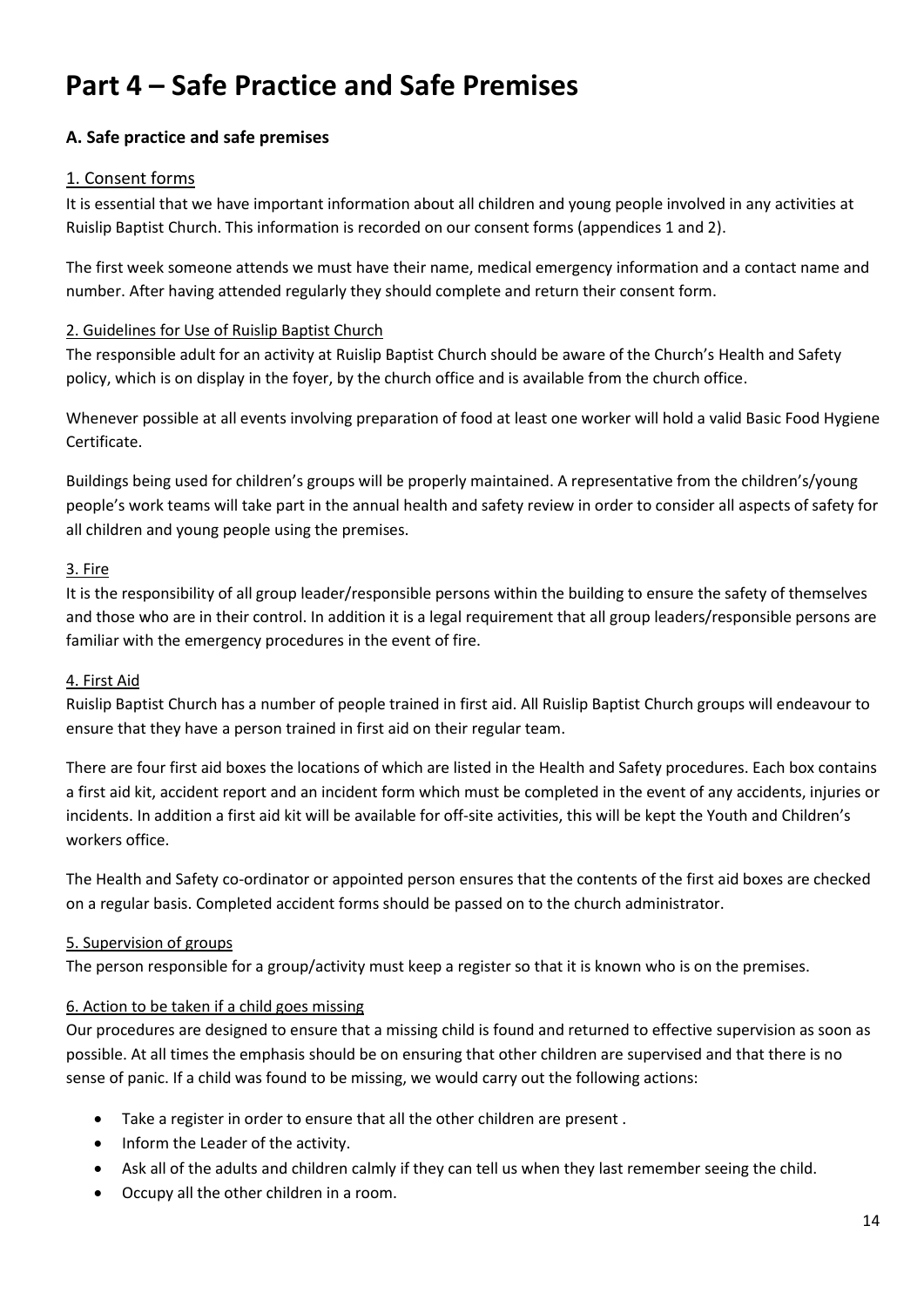• At the same time, arrange for one or more adults to search the building, both inside and out, checking all spaces, cupboards, washrooms etc.

If the child is still missing, the following steps would be taken:

- Inform a member of the Leadership team or Ministry staff.
- A person in authority should ring the child's parent and explain what has happened, and what steps have been set in motion. Ask them to come to the church.
- The member of the Leadership team would notify the Police.
- Staff would continue to search the rest of the church premises and grounds.
- If the child's home is within walking distance, a member of staff would set out on foot to see if they had walked home.
- The member of the Leadership team would inform the Designated person who would inform the Local Children Safeguarding Board.
- The church would cooperate fully with any Police investigation and safeguarding investigation by Social Care.

A full record of all activities taken up to the stage at which the child was found would be made for the incident report. If appropriated, procedures would be adjusted.

#### Missing Children at Holiday club

Ruislip Baptist Church Summer Holiday Club has the highest regard for the safety of the children in our care. Staff will always be extremely aware of the potential for children to go missing during sessions. Even when all precautions are properly observed, emergencies can still arise. The Holiday club organisers have in place a strategy for ensuring children are kept safe and details can be found in the Holiday club risk assessment.

#### Uncollected Children

If a child is not collected at the end of a session, the child will remain in the care of the Ruislip Baptist Church until they are collected by the parent, carer or designated adult. If the delay in collecting the child is longer than normally accepted, the leader of the activity will call the contact numbers for the parent or carers.

If there is no response from the parents' or carers' contact numbers or the emergency numbers within a 2 hour period the leader of the activity will contact the police.

The designated person should be contacted who will then contact the Leadership team.

We undertake to look after the child safely throughout the time that he or she remains under our care.

#### 7. Food Hygiene/Health and Hygiene

The Food Safety (General Food Hygiene) Regulations 2013 state that anyone who handles food or whose actions could affect its safety must comply with the regulations. It follows therefore that those with responsibility for food will need to possess the Basic Food Hygiene Certificate and be aware of food safety (preparation, handling and storage, disposal of waste, etc.).

Anyone dealing with bodily fluid, emptying of sanitary bins should wear appropriate clothing and use the designed cleaning equipment.

#### 8. Transporting Children

These guidelines will apply to all drivers involved in the transportation of children and young people, on trips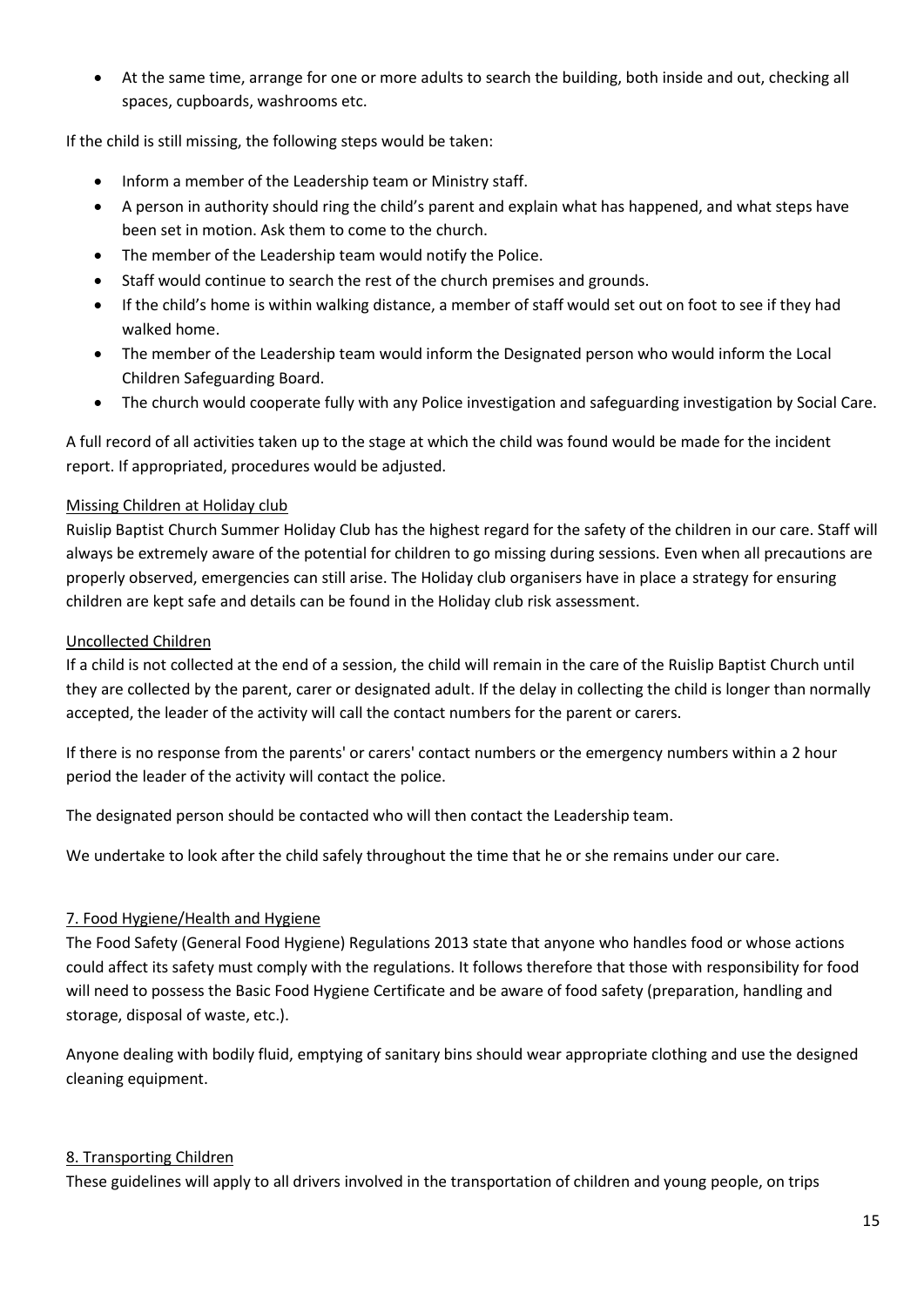organised by or on behalf of the Church. They do not apply to private arrangements for transportation made, for example, between parties with parental responsibility.

Our practice on transporting children is as follows:

- Usually only those who have gone through the Church recruitment procedures for workers will transport children. When this is not possible drivers will pick up and drop off at pre-arranged places.
- All drivers will have read the Church's Safeguarding policy and agree to abide by it.
- Parental consent will be given for all journeys.
- Drivers will be 21 or over and have held a full driving licence for at least two years.
- The driver must ensure that they have adequate insurance cover: The driver should declare to their insurers that they are participating in the activity of transporting people for the church. 'Business use' cover may be required. The response of the insurance company may be different if the driver is being reimbursed. The vehicle will need to be road worthy.
- Workers may be alone with a child for short periods, for example when dropping off the last child. Consideration needs to be given to dropping off the least vulnerable child last and routes planned accordingly.
- Drivers will not spend unnecessary time alone in a car with a child.
- Make sure all children and young people are returned to pick up point.
- All hired minibuses used to transport children will have a small bus permit, the necessary insurance, a driver with a valid driving licence that entitles them to drive a minibus.
- If parents transport each other's children around other than trips organised by the Church, for example to and from activities, such arrangements are the responsibility of the parents involved and not the responsibility of the Church.

#### 9. Risk Assessment

Before undertaking any activity, including trips away from church, the activity leader will ensure that a risk assessment is carried out and it is advisable to appoint someone specifically for the task.

#### 10. Insurance

Residential activity/camp organisers will ensure with the Church Treasurer that there is adequate insurance cover the event activity. If the trip is at a centre it is also important to establish that there is appropriate public liability insurance.

#### 11. Outings and overnight events

- Before undertaking any outing or overnight activity a special risk assessment must be carried out.
- Parents will be informed in writing of all the arrangements.
- Consent forms will be obtained for each overnight activity.
- There will be leaders with first aid and food hygiene certificates with the group when food is being prepared for those attending..

#### 1. Sleeping Arrangements (Outings and overnight events)

Arrangements for residential holidays will be considered carefully. Workers will not share sleeping accommodation with fewer than three children. It may be acceptable for workers to share sleeping accommodation with children/young people in a large dormitory or on an activity such as youth hostelling where it is customary practice. Arrangements will be age-appropriate, provide security for the child/young person and be safe for children/young people and workers. The activity leader will ensure that parents understand what the arrangements will be.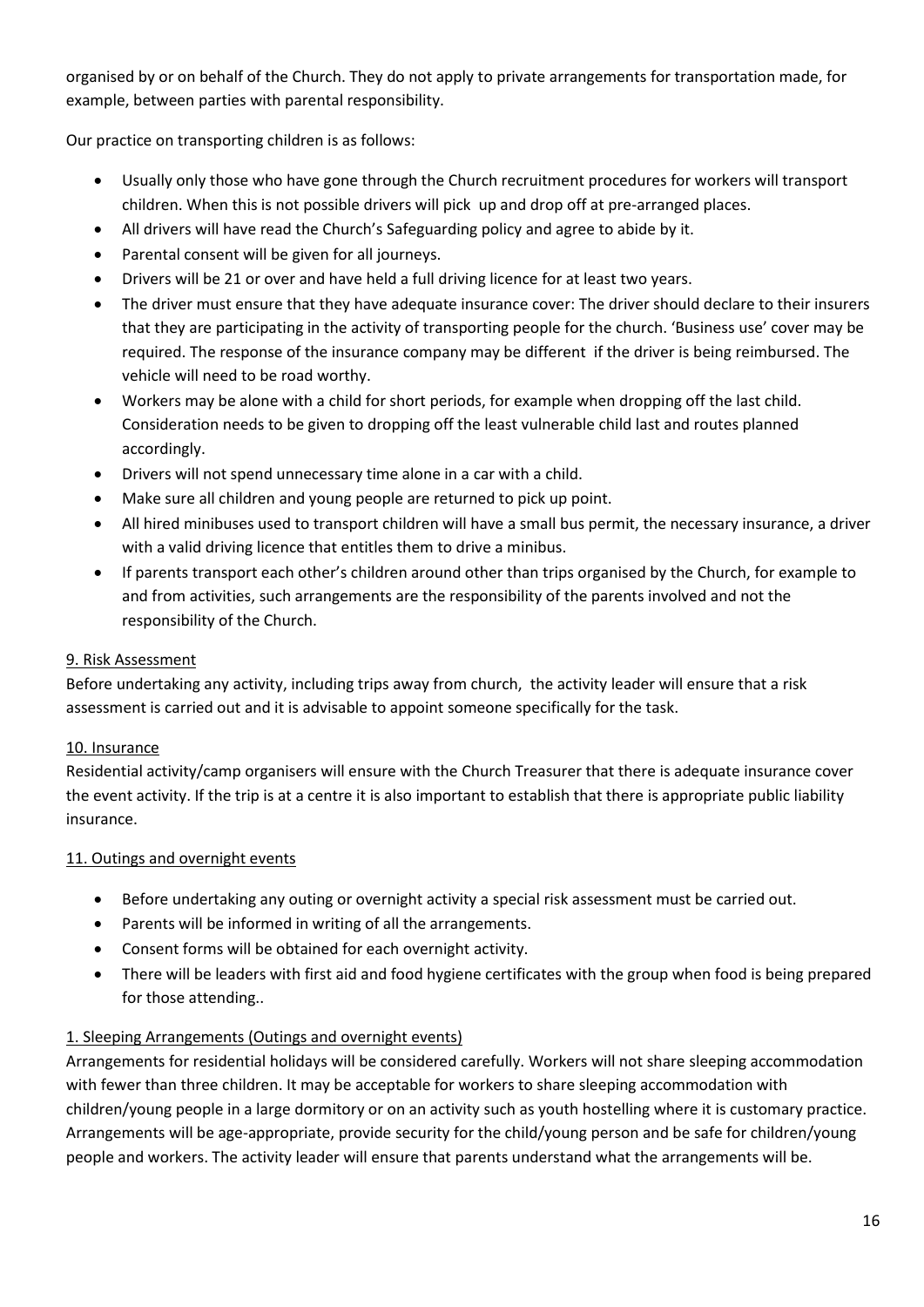#### 2. Adventurous Activities (Outings and overnight events)

No child will participate in adventurous activities without the written consent of the parent/carer. The residential activity/camp organisers will ensure that the staff engaged in such activities are properly trained and qualified and that the correct ratio of staff to children are met. At an activity centre or for an organisation whose own staff undertake such activities, if the activities come within the scope of the Adventure Activities Licensing Regulations 1996, the residential activity/camps organisers need to ensure that the premises are licensed.

#### 3. Fire Safety (Outings and overnight events)

The residential activity/camp organisers will have a fire safety procedure, which will include the following:

- Everyone will be warned of the danger of fire. If the residential activity/camp is in a building then everyone must be made aware of the fire exits. A fire drill will be practised on the first day of the residential activity/camp.
- When using a building as a residential facility, ensure that the fire alarm is audible throughout the accommodation and that all signs and exits are clearly visible. It will also comply with fire regulations.
- In the case of an emergency, ensure measures are in place to alert children and young people with disabilities (e.g. a child who is hard of hearing).

#### 4. Safety (Outings and overnight events)

At all times, it is the responsibility of the workers to know the whereabouts of every child/young person participating in a residential activity/camp and this may include monitoring access on and off the site.

General safety rules will be applied as appropriate (e.g. no running round tents due to the risk of injury from tripping over guy lines).

#### 5. Swimming Trips

There will be an increased adult to child ration for all swimming trips and prior to the trip the swimming ability of a child/young person will be established. A swimming consent for each child (or a copy) will be taken by the group leader on the trip.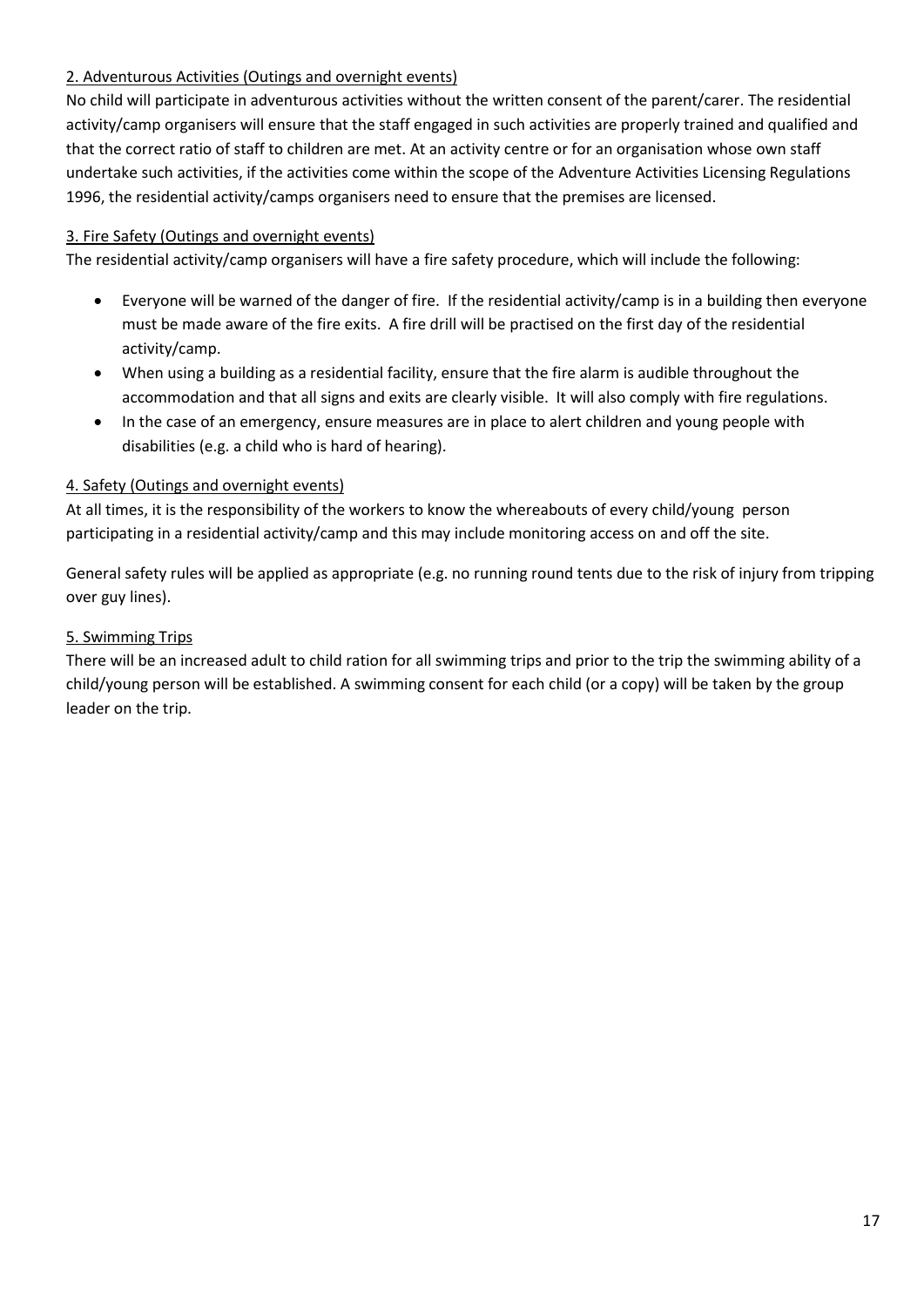# **Part 5 – A Safe Community**

#### **A. Bullying**

Bullying is another way in which children (or adults) abuse other children, and it can be verbal or physical. Bullying includes teasing, making unkind comments about a child, demanding money, "ganging up" on a child or physically assaulting a child. You might see evidence of torn clothes, bruising, burns, or scratches. A child might be afraid to attend school or other activities if they think the bully will be present. The effect of bullying on the victim can be profound, both emotionally and physically.

Bullying can take many forms including:

- Name-calling, taunting, teasing, mocking.
- Kicking, hitting, pushing, intimidating.
- Unwanted physical contact of a sexual nature.
- Taking belongings.
- Inappropriate text-messaging and emailing.
- Sending offensive or degrading images by phone or over the internet.
- Gossiping, spreading hurtful and untruthful rumours. Excluding people from groups.
- 'Unofficial' activities such as initiation ceremonies or practical jokes which may cause physical or emotional harm.

Bullies will often pick on a particular feature of a person's appearance or character as a supposed 'reason' for bulling:

• Racial difference; disability sexuality; hair colour; gender.

Bullies can be:

- Children or young people bullying others in their peer group, or other children and young people either older or younger.
- Adults bullying children and young people.
- Children and young people bullying adults.

Bullying will always cause a great deal of pain and harm for those on the receiving end. Many children and young people affected by bullying believe they have nowhere to turn. They are scared to speak out and often blame themselves. They can become fearful and reclusive.

Some signs that can indicate that a child or young person is being bullied are as follows:

• Withdrawal; lack of desire to join activities with certain individuals; drop in school marks; torn clothes; loss of friends; avoidance of church groups and other activities; bruises; need for extra money or supplies.

In order to prevent bullying the following procedures will be adopted:

- The children and young people themselves will be involved in agreeing a code of behaviour which makes it clear that bullying is unacceptable.
- Children and young people should know how they can report any incidents of bullying.
- All allegations of bullying will be treated seriously.
- Details will be checked carefully before action is taken.
- The bullying behaviour will be investigated and bullying will be stopped as quickly as possible.
- The parents of the bully and of the bullied will be informed.
- An attempt will be made to help bullies change their behaviour.
- All allegations and incidents of bullying will be recorded, together with actions that are taken.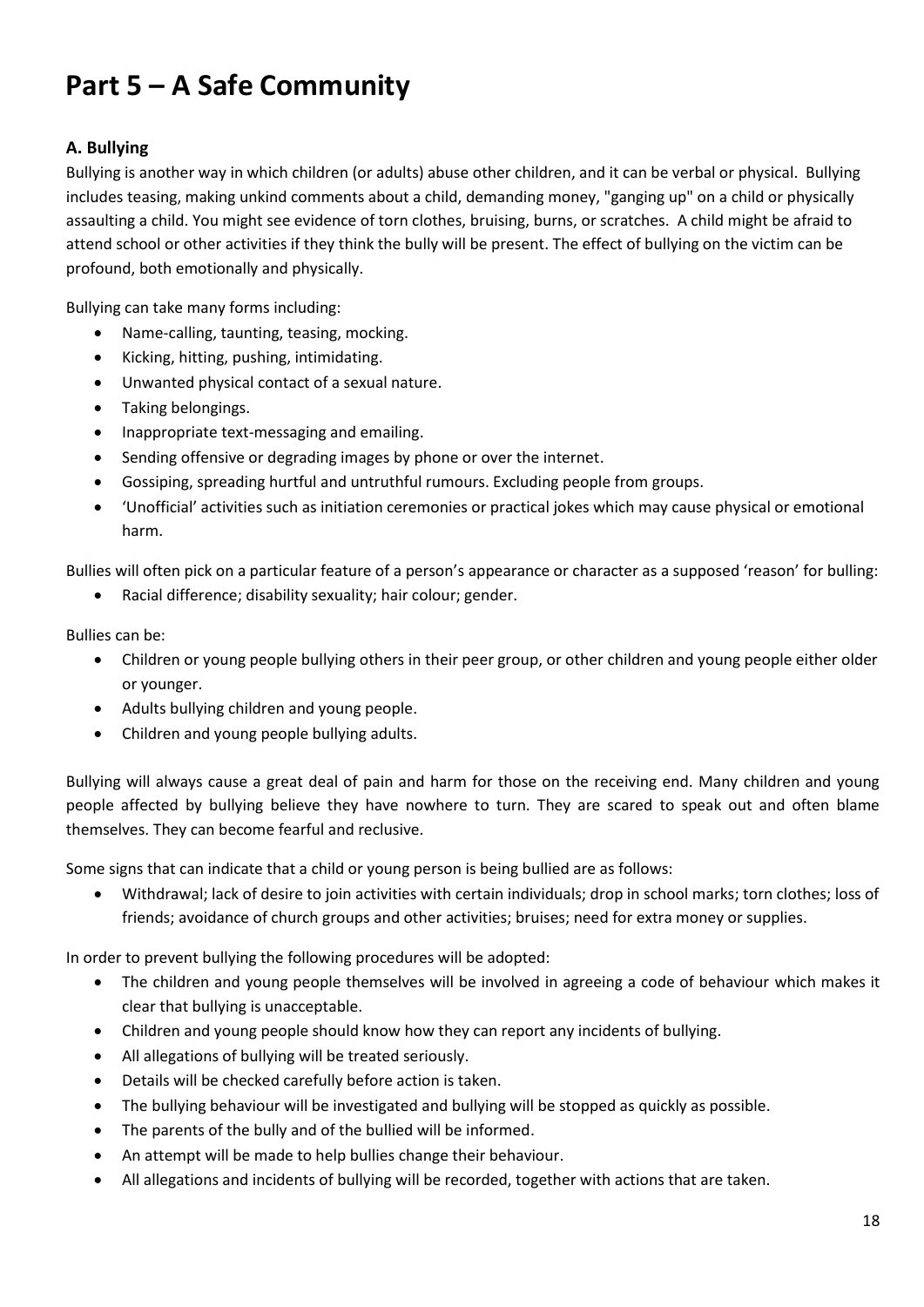#### **B. Working with Offenders**

When someone attending the Church is known to have abused children, the Ministry Team will supervise the individual concerned and offer pastoral care, but in its commitment to the protection of children, will set boundaries for that person which they shall be expected to keep.

When it is known that a person who has been convicted of sexually abusing children or young people is attending Ruislip Baptist Church, it is important that their behaviour within the church community is properly managed and that a contract is put in place. There are also times when it will be appropriate to take such measures with a person who has faced a series of allegations about the sexual abuse of children and young people but has never been convicted (such allegations may be revealed on an Enhanced DBS Disclosure under relevant non-conviction information).

If an offender is on the Sex Offenders' Register they will be monitored under guidelines known as the Multi-Agency Public Protections Arrangements (MAPPA). In the latest guidance there is provision to require a written contract to be in place if the offender wishes to attend a place of worship.

In determining the details of the contract:

- There will be a discussion about who should be informed of the nature of the offence and the details of the contract
	- $\circ$  The rights of the offender to re-build their lives without everyone knowing the details of their past offence should be balanced against the need to protect children and young people.
	- o The Designated Person for Safeguarding and a Minister should always be informed.
- The Minister and the Designated Person should determine whether the person is subject to supervision or is on the Sex Offenders' Register
	- o If so, the Minister should make contact with offender's specialist probation officer (SPO) who will inform the church of any relevant information or restrictions that the church should be made aware of.
- The Minister should inform and take advice from the Regional Minister if we think appropriate or necessary.

A formal meeting should be held between the person concerned and the Minister in which clear boundaries are established for their involvement in the life of the church. A written contract should be drawn up, with input from the Designated Person which identifies appropriate behaviour. The person should be required to sign the contract. The contract:

- Will identify the meetings the person may attend.
- Will specify that they will always sit apart from children and young people.
- May ask that they are always accompanied by a befriender on church premises.
- Will require the person not to attend small group meetings where children or young people are present.
- Will require that the person declines hospitality where there are children or young people.
- Will state that the person will never be alone with children or young people while attending church functions.
- Will require the person to stay away from areas of the building where children or young people meet.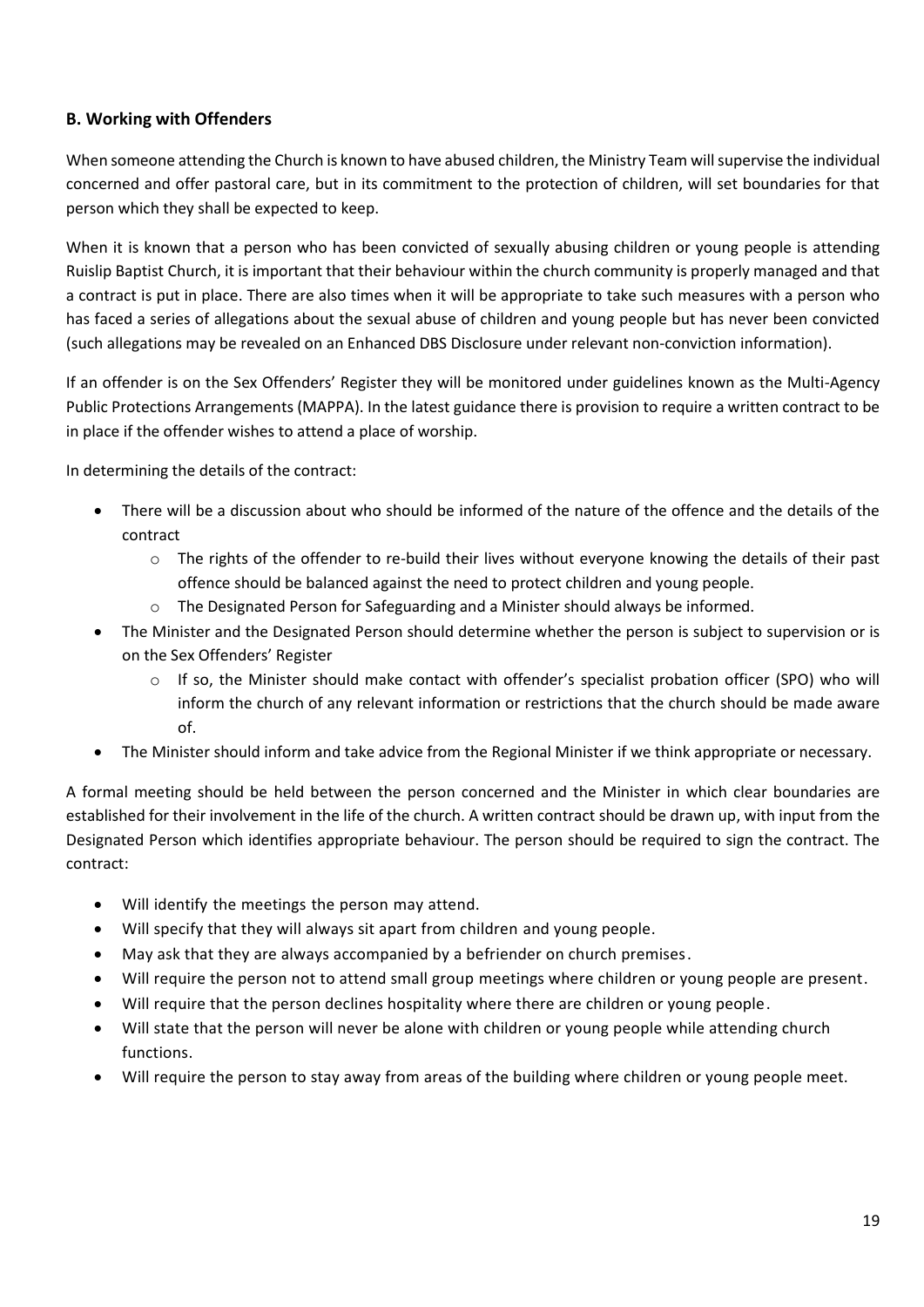# The contract should be monitored and enforced. Those who offend against children and young people can often be manipulative. If the contract is broken certain sanctions should be considered.**Appendix 1 Ruislip Baptist Church**

**General Information and Consent Form**

**(Children)**

## **Contact Details and Information**

| <u> Alexandro de la contrada de la contrada de la contrada de la contrada de la contrada de la contrada de la con</u> |                                 |  |
|-----------------------------------------------------------------------------------------------------------------------|---------------------------------|--|
| Home Phone No: ______________________                                                                                 |                                 |  |
|                                                                                                                       | School: _______________________ |  |
|                                                                                                                       |                                 |  |

# **Medical Information – please provide details of any:**

- Medical condition or disability………………………………………………………………
- Allergies………………………………………………………………………………………
- Dietary needs……………………………………………………………………………….
- Special needs (e.g. dyslexia, dyspraxia, autism etc. or issues picked up by an external organisation such as a school or nursery)……………………………………………………………………………….

 $\mathcal{L}_{\mathcal{M}}$  . The contract of the contract of the contract of the contract of the contract of the contract of the contract of the contract of the contract of the contract of the contract of the contract of the contract (Please note that we reserve the right to ask a parent or guardian to remain with a child if we do not feel we would be able to provide adequate care for that child)

# **Consent**

Do you consent to photos/videos being taken of your child for local display or publicity? YES / NO

Do you consent to un-named photos/video footage being used on the church website? YES / NO

In an emergency, if I cannot be contacted, I give permission for my child to receive first aid or necessary hospital treatment, including anaesthetic.

I understand that while those working with my child will take all reasonable care, they cannot necessarily be held responsible for any loss, damage or injury suffered by my child during, or as a result of, the activity.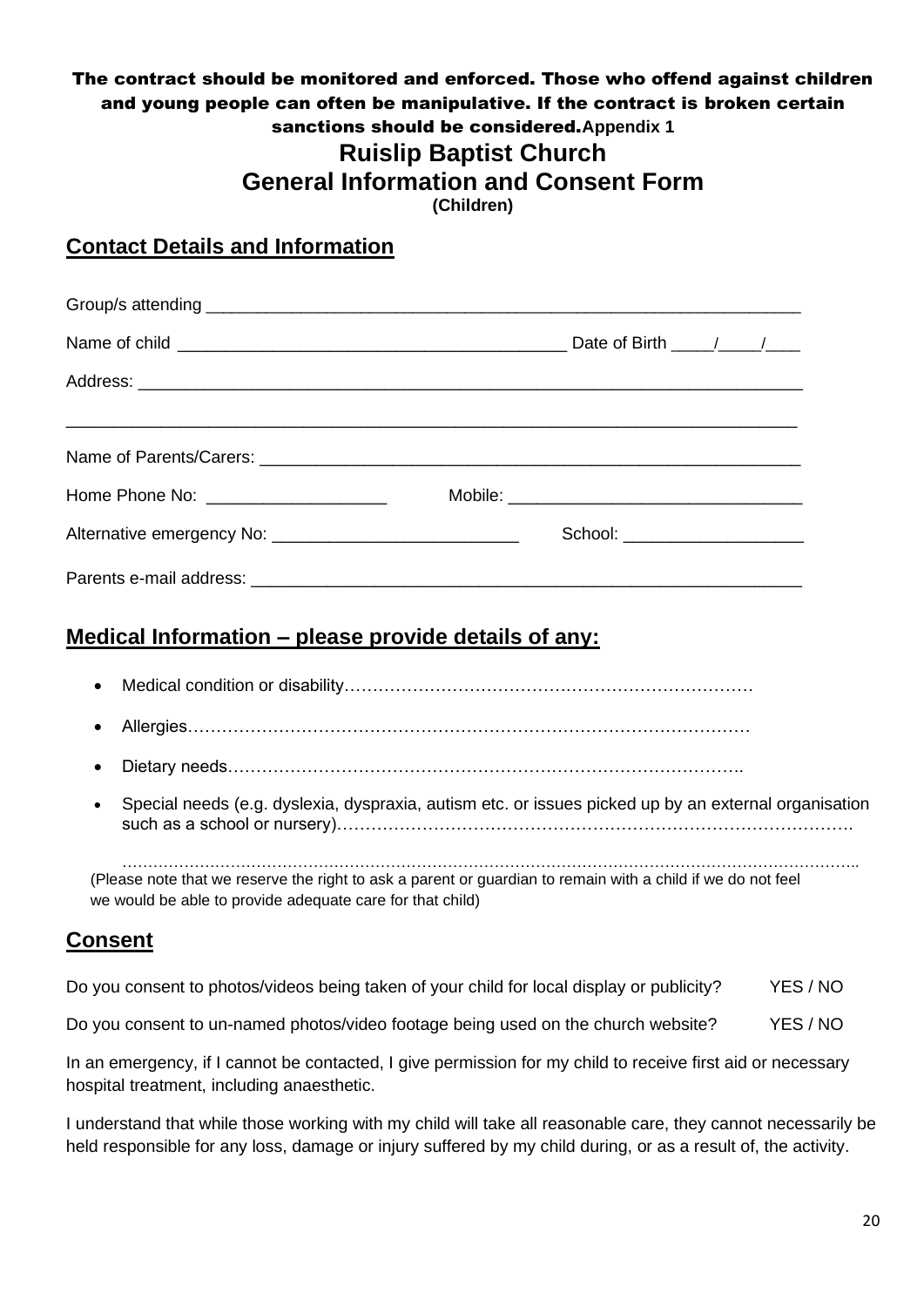Printed name: example and the set of the set of the set of the set of the set of the set of the set of the set of the set of the set of the set of the set of the set of the set of the set of the set of the set of the set o

# **Appendix 2 Ruislip Baptist Church General Information and Consent Form (Youth)**

# **Contact Details and Information**

| Full name |                                |  |
|-----------|--------------------------------|--|
|           |                                |  |
|           |                                |  |
|           |                                |  |
|           | School: ______________________ |  |
|           |                                |  |

# **Medical Information – please provide details of any:**

- Medical condition or disability………………………………………………………………
- Allergies………………………………………………………………………………………
- Dietary needs……………………………………………………………………………….
- Special needs (e.g. dyslexia, dyspraxia, autism etc. or issues picked up by an external organisation such as a school)…………………………………………………………………………….

(Please note that we reserve the right to ask a parent or guardian to remain with a child if we do not feel we would be able to provide adequate care for that child)

#### **Consent**

In an emergency, if I cannot be contacted, I give permission for my child to receive first aid or necessary hospital treatment, including anaesthetic.

I give permission for my child to take part in organised trips to activities off site and to travel with a driver deemed responsible according to Safeguarding guidelines.

I give permission for recognised youth leaders to use electronic means of communication (e.g. mobile phones, e-mail, facebook) with my child (11-18 only and 13-18 for facebook) .I understand that while those working with my child will take all reasonable care, they cannot be held responsible for any loss, damage or injury suffered by my child during, or as a result of, the activity.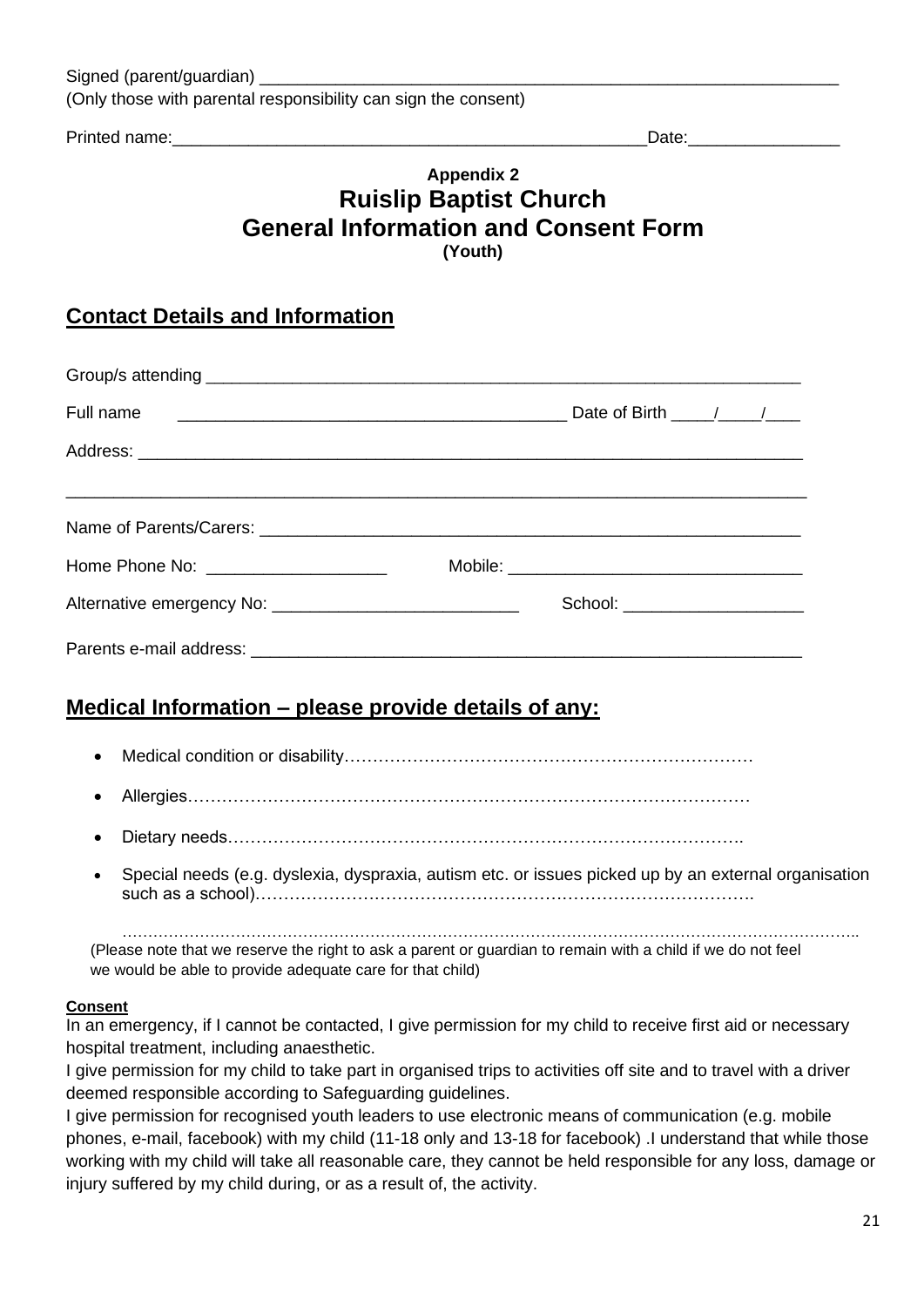I undertake to inform the leader of the group should any of the above information change during the year.

## **Appendix 3 ACCIDENT REPORT FORM**

# **Ruislip Baptist Church**

This form should be completed immediately after an accident or significant incident. The worker should discuss with the Ministry Team what follow up action is necessary.

\_\_\_\_\_\_\_\_\_\_\_\_\_\_\_\_\_\_\_\_\_\_\_\_\_\_\_\_\_\_\_\_\_\_\_\_\_\_\_\_\_\_\_\_\_\_\_\_\_\_\_\_\_\_\_\_\_\_\_\_\_\_\_\_\_\_\_\_\_\_\_\_\_\_\_\_\_\_\_\_\_\_\_\_\_\_

Day, date and time of the accident **Example 20** 

What are the names, addresses and ages of those involved in the accident? \_\_\_\_\_\_\_\_\_\_\_\_\_\_\_\_\_\_\_\_\_\_\_\_

Where did this accident take place? Where  $\frac{1}{2}$ 

Name of your group\_\_\_\_\_\_\_\_\_\_\_\_\_\_\_\_\_\_\_\_\_\_\_\_\_\_\_\_\_\_\_\_\_\_\_\_\_\_\_\_\_\_\_\_\_\_\_\_\_\_\_\_\_\_\_\_\_\_\_\_\_\_\_\_\_\_\_\_\_\_

Who is normally responsible for the group?

Who was responsible for the group at the time of the accident, if different from above?

Which other workers were present at the time of the accident?

Who witnessed the accident (ages if under 18) Normally two witnesses would be needed

\_\_\_\_\_\_\_\_\_\_\_\_\_\_\_\_\_\_\_\_\_\_\_\_\_\_\_\_\_\_\_\_\_\_\_\_\_\_\_\_\_\_\_\_\_\_\_\_\_\_\_\_\_\_\_\_\_\_\_\_\_\_\_\_\_\_\_\_\_\_\_\_\_\_\_\_\_\_\_\_\_\_\_\_\_

\_\_\_\_\_\_\_\_\_\_\_\_\_\_\_\_\_\_\_\_\_\_\_\_\_\_\_\_\_\_\_\_\_\_\_\_\_\_\_\_\_\_\_\_\_\_\_\_\_\_\_\_\_\_\_\_\_\_\_\_\_\_\_\_\_\_\_\_\_\_\_\_\_\_\_\_\_\_\_\_\_\_\_\_\_

\_\_\_\_\_\_\_\_\_\_\_\_\_\_\_\_\_\_\_\_\_\_\_\_\_\_\_\_\_\_\_\_\_\_\_\_\_\_\_\_\_\_\_\_\_\_\_\_\_\_\_\_\_\_\_\_\_\_\_\_\_\_\_\_\_\_\_\_\_\_\_\_\_\_\_\_\_\_\_\_\_\_\_\_\_

\_\_\_\_\_\_\_\_\_\_\_\_\_\_\_\_\_\_\_\_\_\_\_\_\_\_\_\_\_\_\_\_\_\_\_\_\_\_\_\_\_\_\_\_\_\_\_\_\_\_\_\_\_\_\_\_\_\_\_\_\_\_\_\_\_\_\_\_\_\_\_\_\_\_\_\_\_\_\_\_\_\_\_\_\_\_

\_\_\_\_\_\_\_\_\_\_\_\_\_\_\_\_\_\_\_\_\_\_\_\_\_\_\_\_\_\_\_\_\_\_\_\_\_\_\_\_\_\_\_\_\_\_\_\_\_\_\_\_\_\_\_\_\_\_\_\_\_\_\_\_\_\_\_\_\_\_\_\_\_\_\_\_\_\_\_\_\_\_\_\_\_\_

\_\_\_\_\_\_\_\_\_\_\_\_\_\_\_\_\_\_\_\_\_\_\_\_\_\_\_\_\_\_\_\_\_\_\_\_\_\_\_\_\_\_\_\_\_\_\_\_\_\_\_\_\_\_\_\_\_\_\_\_\_\_\_\_\_\_\_\_\_\_\_\_\_\_\_\_\_\_\_\_\_\_\_\_\_\_

Describe the accident (include any injuries received, any first aid or medical treatment given)

Have you retained any defective equipment? Yes / No / None involved (Please circle)

If so, where is it being kept and by whom?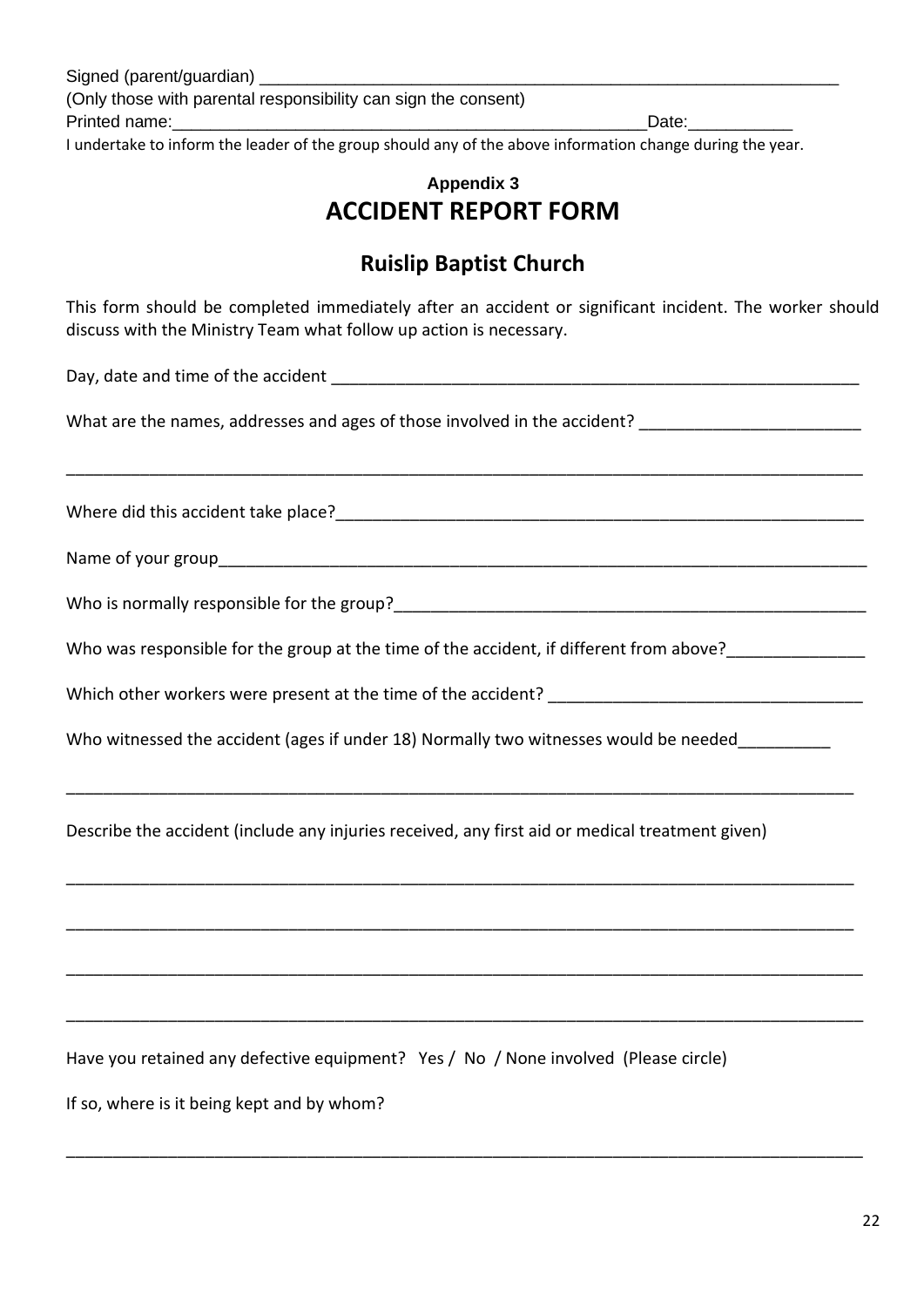| What action have you taken to prevent a recurrence of the accident?                 |  |  |
|-------------------------------------------------------------------------------------|--|--|
|                                                                                     |  |  |
| Is the site or premises still safe for your group to use? Yes / No (Please circle). |  |  |
| Is the equipment still safe for your group to use? Yes / No (Please circle).        |  |  |
| Who else do you need to inform?                                                     |  |  |
| Have they been informed? Yes / No (Please circle).                                  |  |  |
|                                                                                     |  |  |
| Signature of person in charge of group at time of accident/significant incident.    |  |  |
|                                                                                     |  |  |
|                                                                                     |  |  |
| Form seen by Minister/Leader                                                        |  |  |
|                                                                                     |  |  |
| Date                                                                                |  |  |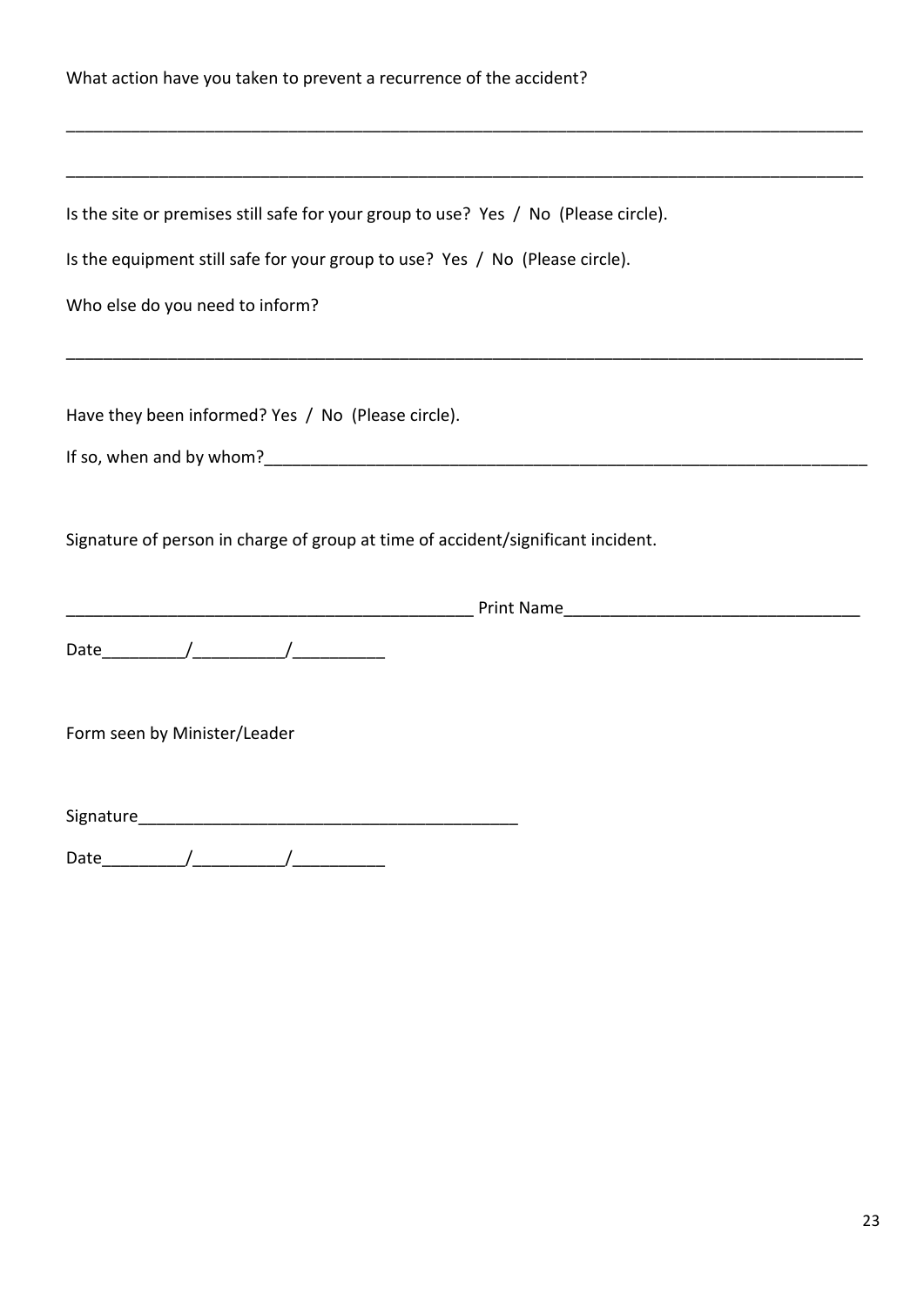# **Appendix 4 INCIDENT REPORT FORM Ruislip Baptist Church**

(This report form is for the purpose of keeping a record of reports made to the Children's Advocate/Responsible Person. As well as this report, you should make a full factual written record of your observations and any conversations, which should be signed and dated.)

| Nature of concern:                                                                                                                                                      |  |
|-------------------------------------------------------------------------------------------------------------------------------------------------------------------------|--|
|                                                                                                                                                                         |  |
|                                                                                                                                                                         |  |
|                                                                                                                                                                         |  |
|                                                                                                                                                                         |  |
| Have you made a full written record of the incident/concern? Yes / No (Please circle)<br>Who have you spoken to about your concerns?<br>Child: Yes / No (Please circle) |  |
| Parent or Carer: Yes / No (Please circle)                                                                                                                               |  |
| Minister: Yes / No (Please circle)                                                                                                                                      |  |
| Organisation leader: Yes / No (Please circle) Name                                                                                                                      |  |
|                                                                                                                                                                         |  |
| Social Services: Yes / No (Please circle) Name<br>What feedback have you received?                                                                                      |  |
|                                                                                                                                                                         |  |
|                                                                                                                                                                         |  |
|                                                                                                                                                                         |  |
|                                                                                                                                                                         |  |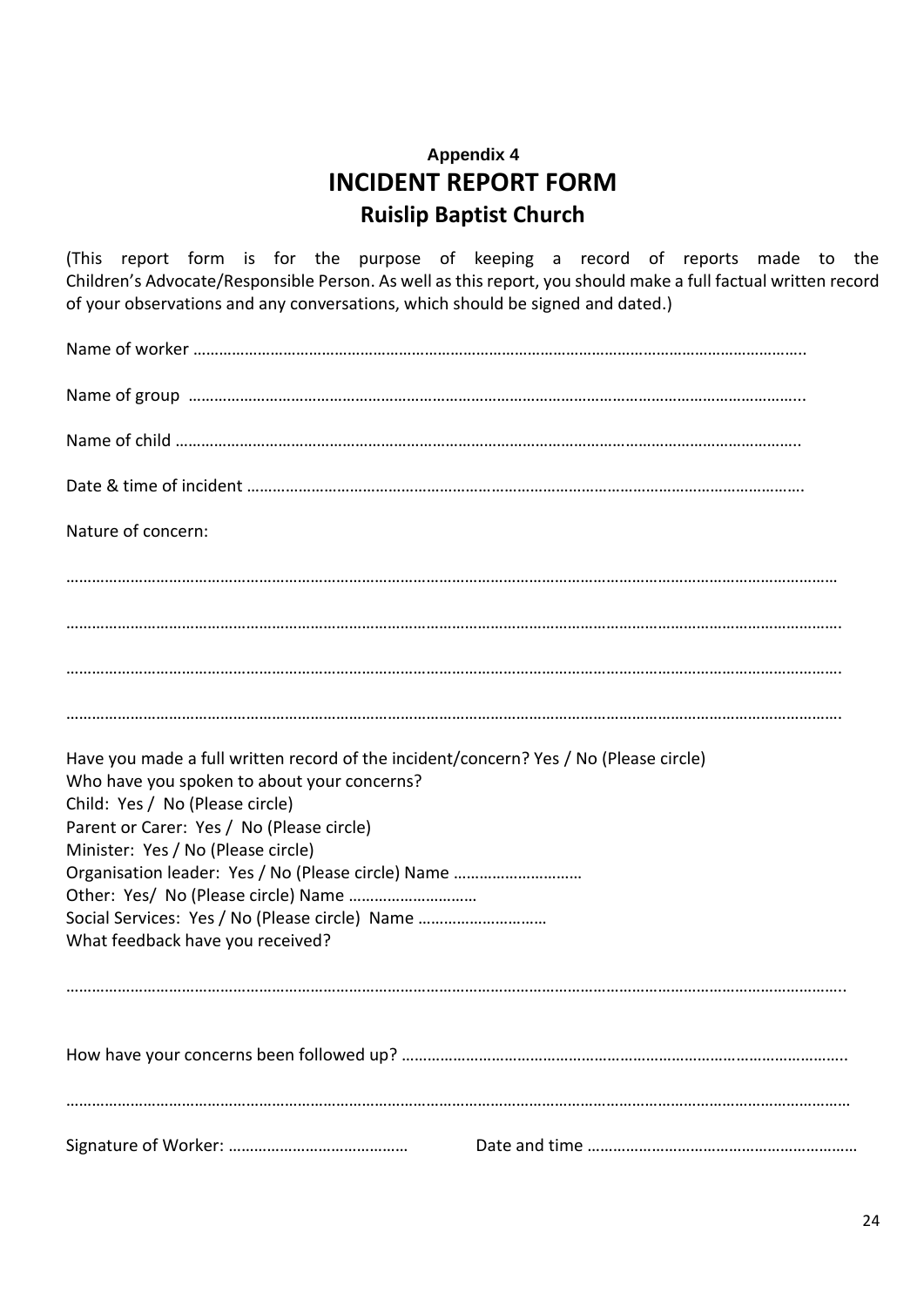**Appendix 5 Body Chart**

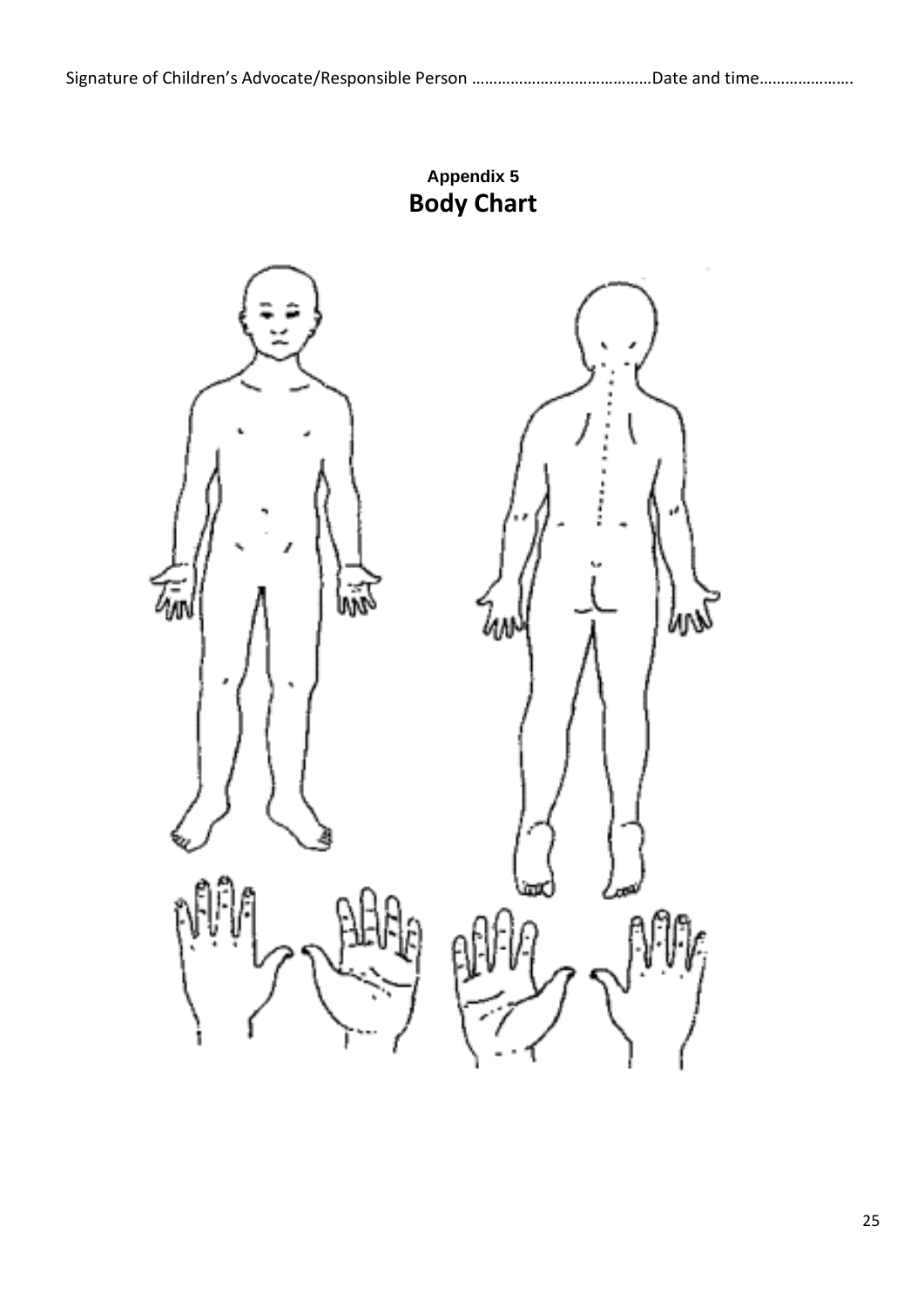# **Appendix 6 Flow chart**

# **Stage 1**

A worker has concern about the welfare of a child/young person or the behaviour of an adult The person who has the concern has a duty to

#### **RECORD AND REPORT**

A written record must be made of the concern using a standard incident report form and the concern should be reported to the Designated Person within 24 hours.

If a child is in imminister of harm a referred showledge of the police of  $\Box$ without delay.



The Designated Person receives the report of concern The Designated Person has a duty to

#### **REVIEW AND REFER**

The report will be reviewed by the Designated Person with any other relevant information and a decision will be taken (often in liaison with others) as to what action should follow. Any formal referral to Social Care Team should normally be made within 24 hours of receiving the report.

If a child is in imminent danger of harm a referral should be made to the police or Social Care Team without delay

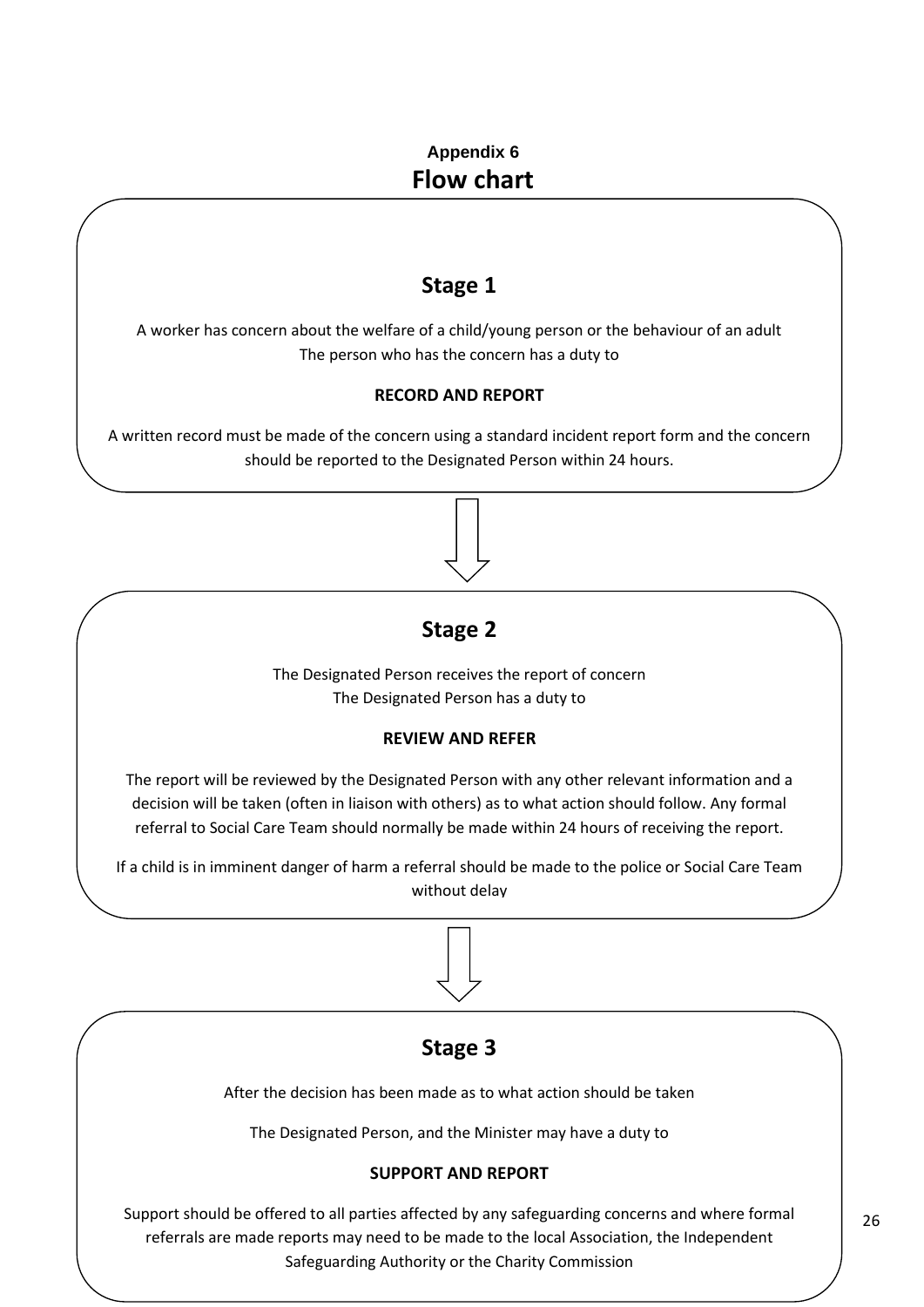# **Appendix 7 APPLICATION FORM FOR VOLUNTARY WORK WITH CHILDREN AND YOUTH WORKERS Ruislip Baptist Church**

We ask all prospective workers with children and young people  $(0 - 18)$  to complete this form. If there is insufficient room to fully answer any question, please continue on a separate sheet. The information will be kept confidentially by the church unless requested by an appropriate statutory authority.

## **1 Personal Details**

| How long have you lived at the above address?  Years.<br>(If less than 3 years, please give previous address with dates)                                                                                                              |
|---------------------------------------------------------------------------------------------------------------------------------------------------------------------------------------------------------------------------------------|
|                                                                                                                                                                                                                                       |
|                                                                                                                                                                                                                                       |
|                                                                                                                                                                                                                                       |
| <b>2 Experience and skills</b>                                                                                                                                                                                                        |
| Please tell us about your Christian experience (ie how long have you been a Christian, which church(es)<br>have you attended (with dates), any activities undertaken):                                                                |
|                                                                                                                                                                                                                                       |
|                                                                                                                                                                                                                                       |
| Please give details of previous experience of looking after or working with children and/or young people.<br>Please include details of any relevant qualifications or appropriate training either in a paid or voluntary<br>capacity: |

……………………………………………………………………………………………………………………………………………………………………..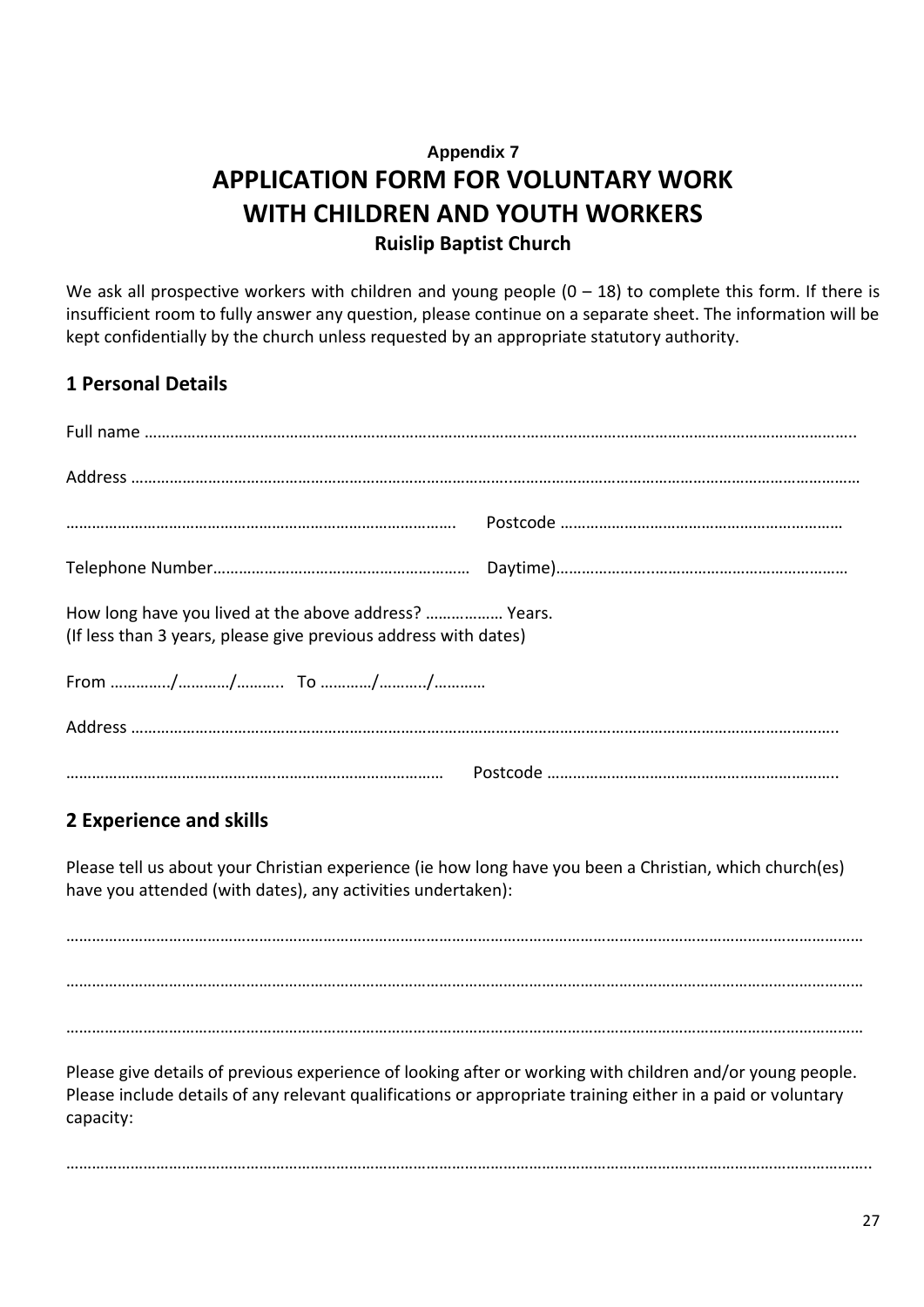……………………………………………………………………………………………………………………………………………………………………. ……………………………………………………………………………………………………………………………………………………………………

Do you suffer, or have you suffered any illness which may directly affect your work with children or young people? Yes/ No (please circle) If yes, please give details:

……………………………………………………………………………………………………………………………………………………………………

## **3 References**

Please give the details below of two people who know you well and who would be able to give a personal reference and comment on your character and work with the church. (at least one should be from outside the church, this could be someone from your previous church, someone you baby sit for, or has seen you engage with children or young people. This person should have known you for at least two years).

#### **4 Disclosure and Barring Scheme Declaration**

Because of the nature of the duties we ask all those working with children and youth to complete an Enhanced Disclosure and Barring Service form. If considered suitable for the post, do you agree to cooperate in obtaining a Disclosure Barring Service form at the Enhanced level?\* Yes / No (Please circle)

\* Because of the nature of the work for which you are applying, this position is exempt from the provision of section 4(ii) of the Rehabilitation of Offenders Act 1974 (Exceptions Order 1975), and you are therefore not entitled to withhold information about convictions which for other purposes are 'spent' under the provisions of the 1974 Act and in the event of appointment, any failure to disclose such convictions could result in the withdrawal of approval to work with children and / or young people within the church.

I have read the church's guidelines for safeguarding children and young people. I understand that it is my duty to protect the children and young people with whom I come into contact. I agree to abide by the policies and procedures agreed by the church for the protection of children and young people.

### **5 Declaration**

I confirm that the submitted information is correct and complete.

Signed ……………………………………………………………………….. Date ………………………………..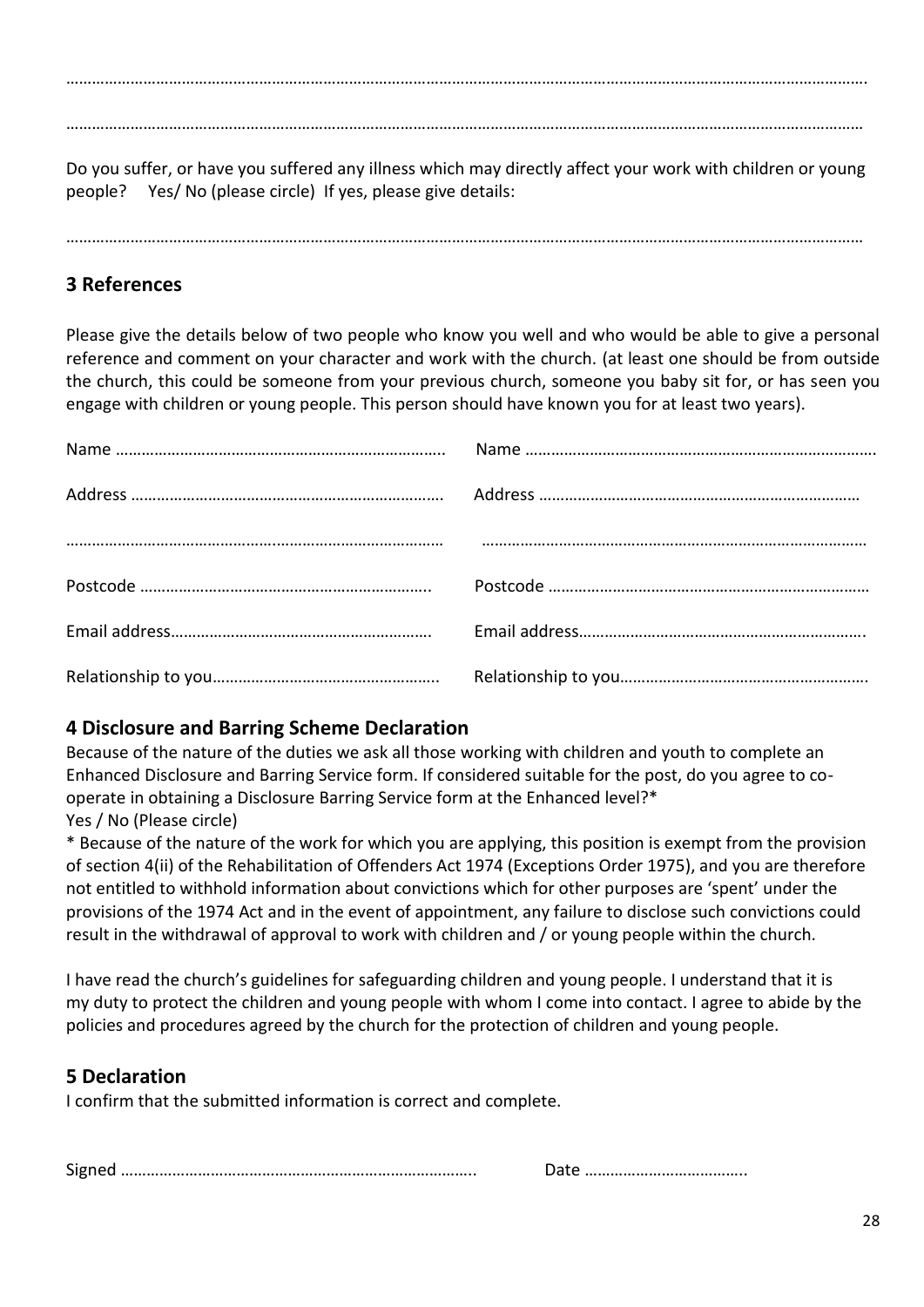|--|--|

**Appendix 7a**

# **YOUTH APPLICATION FORM FOR VOLUNTARY WORK WITH CHILDREN AND YOUTH WORKERS Ruislip Baptist Church**

If you are under 18 and working with children and young people  $(0 - 18)$  please complete this form. If there is insufficient room to fully answer any question, please continue on a separate sheet. The information will be kept confidentially by the church unless requested by an appropriate statutory authority.

## **1 Personal Details**

| How long have you lived at the above address?  Years. If less than 3 years, please give previous<br>address(es) with dates: |  |
|-----------------------------------------------------------------------------------------------------------------------------|--|
|                                                                                                                             |  |
|                                                                                                                             |  |
|                                                                                                                             |  |
|                                                                                                                             |  |

## **2 Experience and skills**

Please tell us about your Christian experience (ie how long have you been a Christian, which church(es)have you attended (with dates), any activities undertaken):

…………………………………………………………………………………………………………………………………………………………………… …………………………………………………………………………………………………………………………………………………………………… ……………………………………………………………………………………………………………………………………………………………………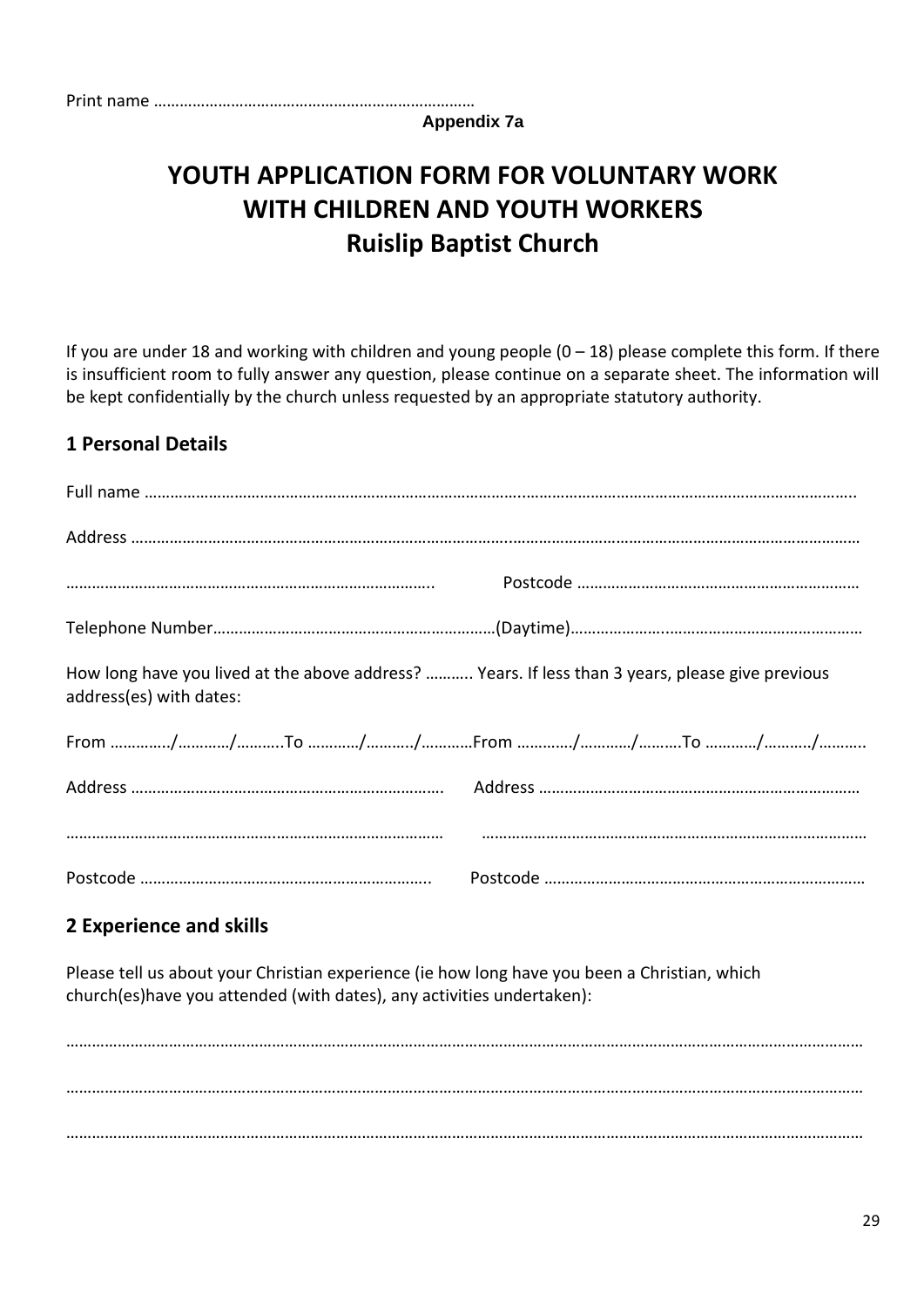Please give details of previous experience of looking after or working with children and/or young people. Please include details of any relevant qualifications or appropriate training either in a paid or voluntary capacity:

……………………………………………………………………………………………………………………………………………………………………..

…………………………………………………………………………………………………………………………………………………………………….

……………………………………………………………………………………………………………………………………………………………………

Do you suffer, or have you suffered any illness which may directly affect your work with children or young people?

Yes/ No (please circle) If yes, please give details:

……………………………………………………………………………………………………………………………………………………………………

## **3 References**

Please give the name, address and telephone number and role or relationship of a person who knows you well and who would be able to give a personal reference and comment on your character and work with the church.

| Address …………………………………………………………………………Postcode…………………………………………………………… |  |
|---------------------------------------------------------------------|--|

Connection to you…………………………………………..

I have read the church's guidelines for safeguarding children and young people. I understand that it is my duty to protect the children and young people with whom I come into contact. I agree to abide by the policies and procedures agreed by the church for the protection of children and young people.

### **5 Declaration**

I confirm that the submitted information is correct and complete.

Signed ……………………………………………………………………….. Date ………………………………..

Print name …………………………………………………………………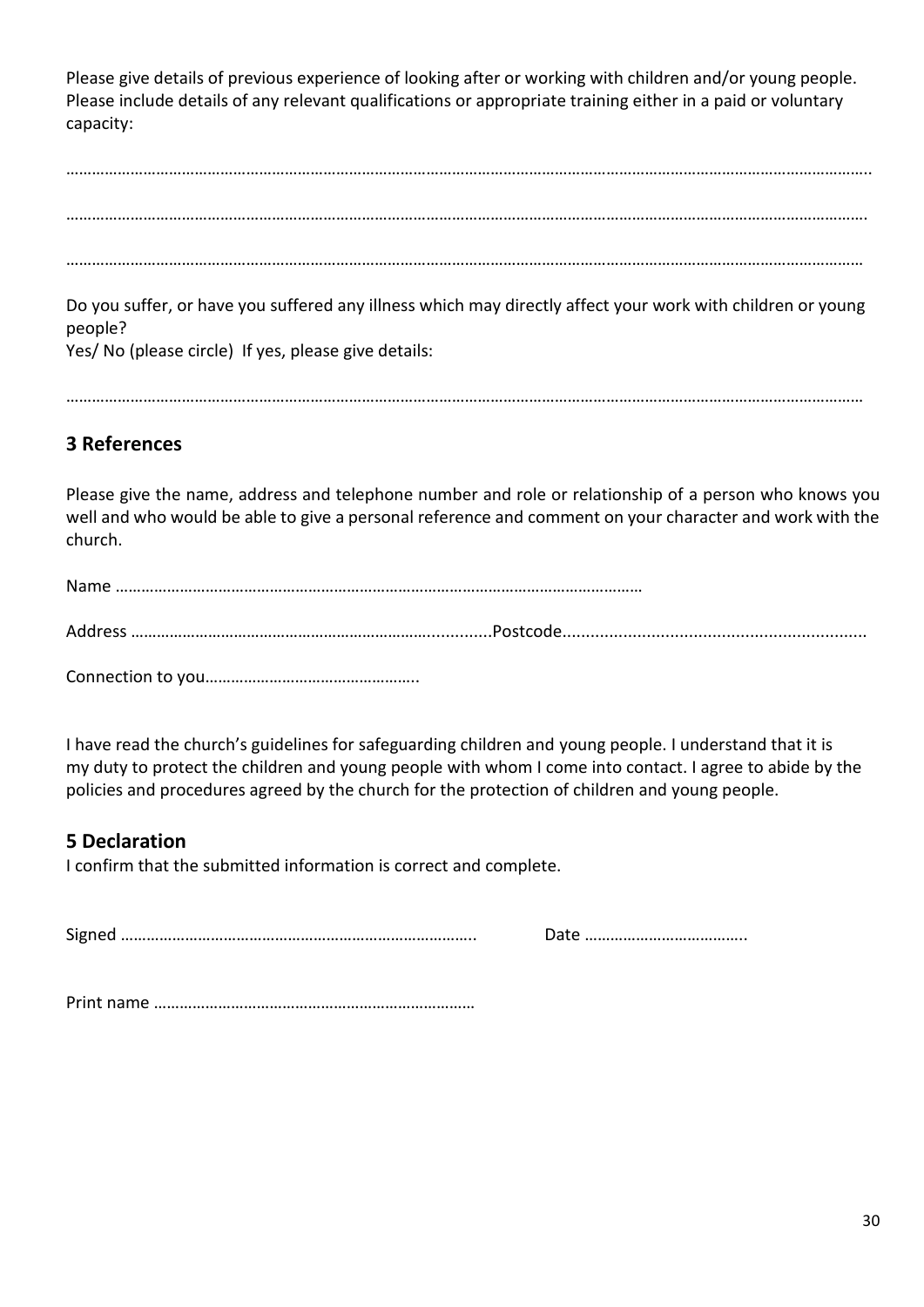# **Appendix 8 REQUEST FOR REFERENCE Ruislip Baptist Church (sample only – to be sent on RBC letter headed paper)**

*Ruislip Baptist Church*

Date

Dear

………………………………………………………………………….……………… (name of volunteer/worker)

The person named above has offered to help with our children's/young people's work.

In order to act at all times in the best interests of our children and young people we must do all we can to ensure that all new volunteers are appropriate people to be in a relationship of trust with those who are under 18.

……………………………… (name) has given us your name as someone who can give a character reference.

I would be grateful if you would complete the enclosed questionnaire, which will be treated in the strictest confidence, and return it to us as soon as possible.

In commenting on the volunteer worker, please bear in mind that it is the church's duty to protect harm of a physical, emotional or sexual nature.

With thanks,

Yours sincerely, (Minister/Church Secretary)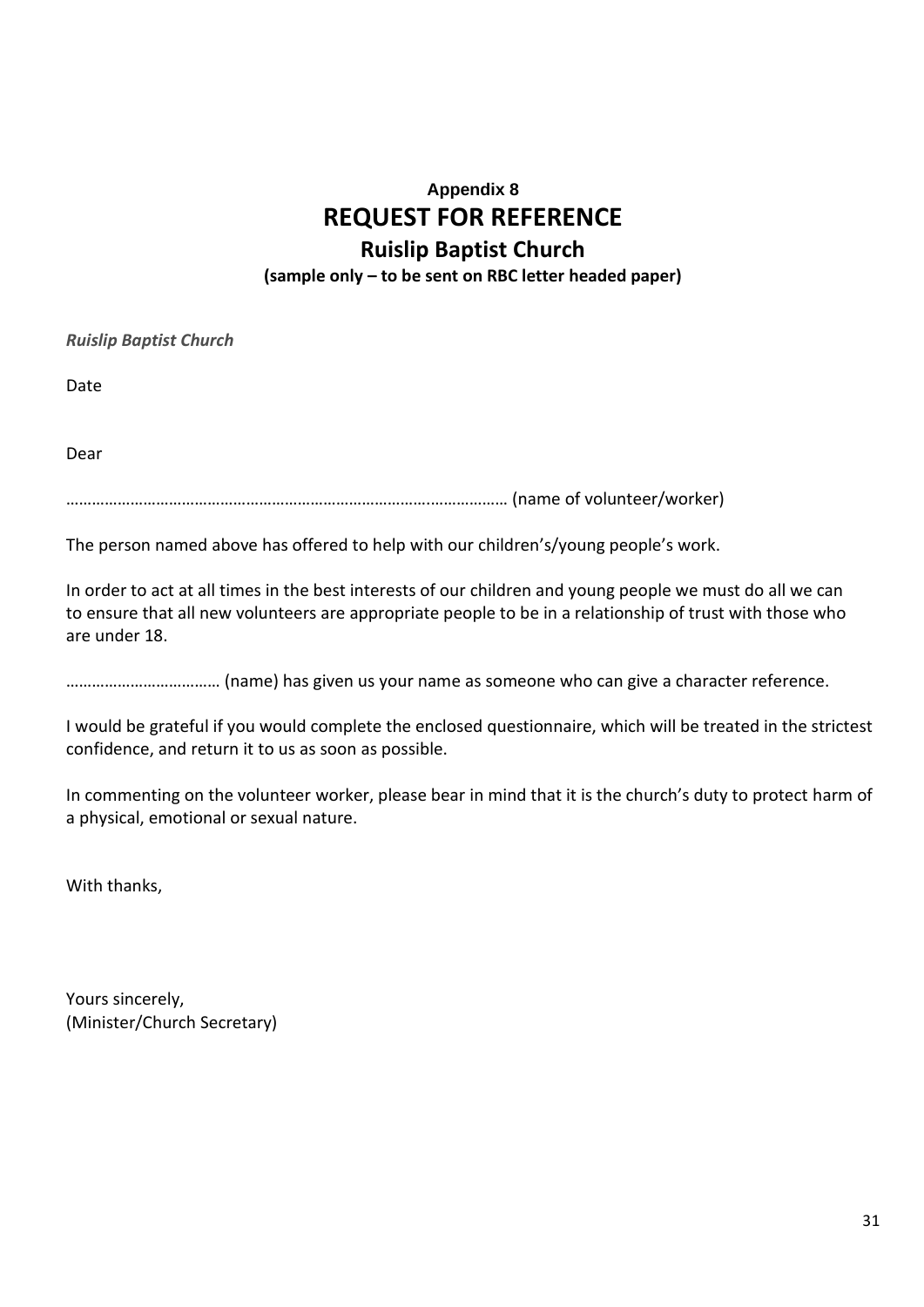# **Appendix 9 REFERENCE Ruislip Baptist Church**

| <b>Private and Confidential</b>                                                                                                                                                                                   |
|-------------------------------------------------------------------------------------------------------------------------------------------------------------------------------------------------------------------|
| Section 1 (To be completed by Ruislip Baptist Church)                                                                                                                                                             |
|                                                                                                                                                                                                                   |
|                                                                                                                                                                                                                   |
|                                                                                                                                                                                                                   |
|                                                                                                                                                                                                                   |
|                                                                                                                                                                                                                   |
| Section 2 (To be completed by the referee)                                                                                                                                                                        |
|                                                                                                                                                                                                                   |
|                                                                                                                                                                                                                   |
| What personal experience do you have of the volunteer's ability to work with/relate to children and/or                                                                                                            |
|                                                                                                                                                                                                                   |
|                                                                                                                                                                                                                   |
|                                                                                                                                                                                                                   |
|                                                                                                                                                                                                                   |
| To your knowledge, is there anything about the volunteer's past behaviour, their character or attitude that<br>gives you any cause for concern about their suitability to work with children and/or young people? |
|                                                                                                                                                                                                                   |